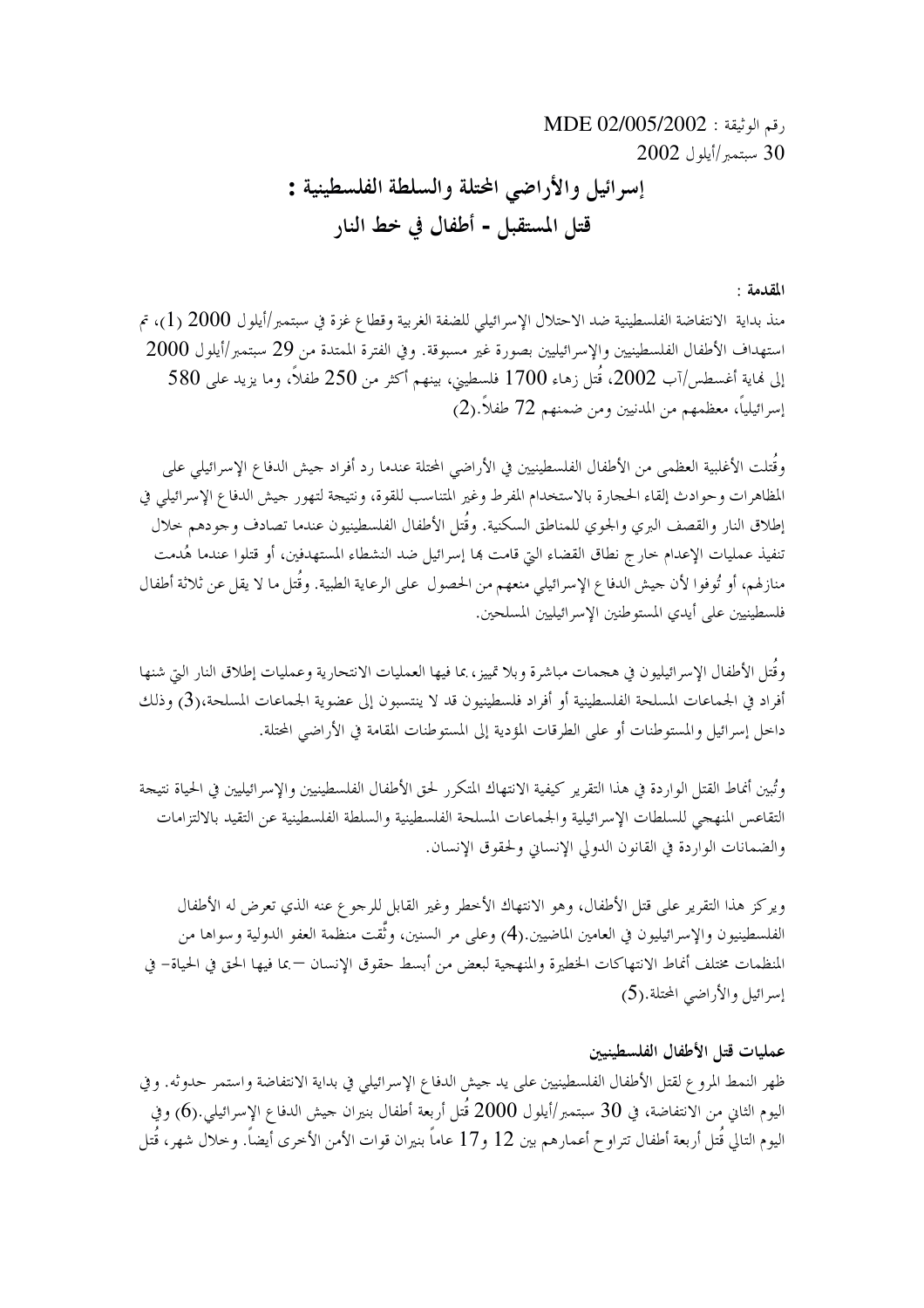حوالي 30 طفلاً فلسطينياً بنيران حيش الدفاع الإسرائيلي وبحلول نماية العام 2000 ارتفع العدد إلى أكثر من 80 طفلاً.(7)

وانخفض معدل قتل الأطفال الفلسطينيين انخفاضاً طفيفاً حلال العام 2001، لكنه ما لبث أن ارتفع من جديد في العام 2002. وفي الأشهر السبعة الأولى من العام 2002 وحده، قُتل أكثر من 100 طفل، على أيدي قوات الجيش الإسرائيلي، وكان عمر الضحايا أدني بشكل ملموس منه في العامين السابقين: ففي العام 2002، كانت نسبة 48% من الأطفال القتلي في سن 12 عاماً فما دون، قياساً بحوالي 35% في العام 2001 ونحو 13% في العام 2000.

وفي الأشهر الأولى من الانتفاضة، قُتلت أغلبية الضحايا الأطفال نتيجة الاستخدام غير القانوني والمفرط للقوة المميتة رداً على المظاهرات وحوادث إلقاء الحجارة، عندما لم تكن أرواح جنود جيش الدفاع الإسرائيلي في خطر. وفي العام 2002 كانت الأغلبية هي من الأطفال الذين قُتلوا عندما فتح جيش الدفاع الإسرائيلي النار بصورة عشوائية أو قصف الأحياء السكنية في المدن والقرى الفلسطينية. وتشير المعلومات المتوافرة إلى أن معظم هؤلاء الأطفال قُتلوا عندما لم يكن هناك تبادل لإطلاق النار وفي ظروف لم تكن فيها حياة الجنود معرضة للخطر.

الأطفال الذين قُتلوا في المظاهرات ونتيجة لإطلاق جيش الدفاع الإسرائيلي النار بصورة متهورة خلال الأشهر الأولى للانتفاضة، قُتل معظم الأطفال خلال المظاهرات التيّ أُلقيت فيها الحجارة، رغم أنه في حالات عديدة بدا أُنَّعم كانوا متفرِّجين خلالٍ هذه المظاهرات.

سامي فتحي أبو جزر [الصورة] في 10 أكتوبر/تشرين الأول 2000 شهد مندوبو منظمة العفو الدولية عاقبة مظاهرة أُلقيت فيها الحجارة في رفح الواقعة عند الطرف الجنوبي لقطاع غزة. إذ أطلق الجنود الإسرائيليون النار على حشد من الناس قوامه 400 شخص تقريباً، معظمهم من أطفال المدارس الابتدائية الذين كانوا يلقون الحجارة على مركز عسكري إسرائيلي. وأُصيب سامي فتحي أبو حزر في رأسه؛ واخترقت رصاصة حية جبهته فوق حاجبه الأيسر ومرت عبر جمجمته بصورة مائلة وخرجت من مؤخر رأسه. وتوفي في اليوم التالي، عشية عيد ميلاده الثاني عشر. وأُصيب ستة أطفال آخرين بنيران حية في الحادثة ذاتما. وخلص مندوبو منظمة العفو الدولية، بمن فيهم حبير في عمليات الحفاظ على الأمن خلال أعمال الشغب، إلى أن أرواح الجنود الإسرائيليين لم تكن مهددة بالخطر وأن استخدامهم للقوة المميتة لم يكن له ما يبرره، لأن موقعهم كان محصناً تحصيناً قوياً، ليس هذا وحسب، بل كان هناك أيضاً سياحان من الأسلاك بين الموقع ورماة الححارة الذين كانوا على بعد 200 متر تقريباً.

محمد إبراهيم حجاج وأحمد سليمان أبو تايه وإبراهيم رزق عمر، جميعهم في الرابعة عشرة من العمر، أُردوا بالرصاص وأُصيب عدة أطفال آخرين بجروح في 1 نوفمبر/تشرين الثاني 2000 على يد حيش الدفاع الإسرائيلي في قطاع غزة، في الطريق الممتدة بين تقاطع نتزاريم ومعبر كارين المؤدي إلى إسرائيل، في مكان ظل طوال العامين الماضيين مسرحاً منتظماً للمظاهرات التي قام ها أطفال يتجمهرون لإلقاء الحجارة على دبابات جيش الدفاع الإسرائيلي أو على البرج التابع له. وأصيب محمد إبراهيم حجاج برصاصة في عنقه وأصيب أحمد سليمان أبو تايه وإبراهيم رزق عمر برصاصات في الرأس والصدر. وتوفي الثلاثة على الفور. وأصيب عدة أطفال آخرين بجروح، بينهم طفلان في العاشرة من عمرهما أُصيبا بالرصاص في البطن والكتف الأيمن. وبحسب روايات شهود العيان والسحلات الطبية، أُطلق الرصاص الحي على الأطفال من مسافة 150 متراً تقريباً.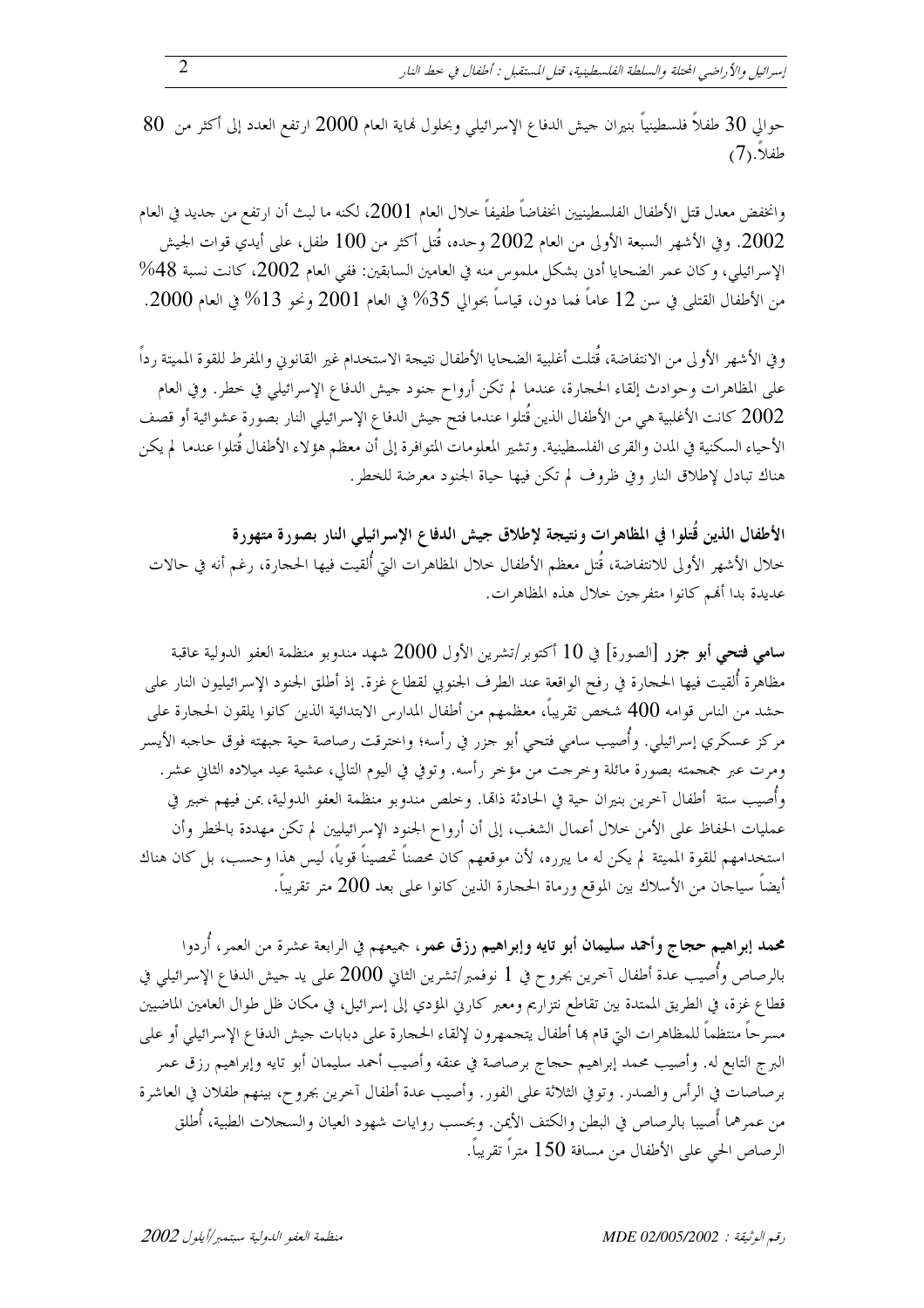وأُصيب محمد مصباح إسماعيل أبو غزالة البالغ من العمر 15 عاماً في صدره بنيران أسلحة أطلقتها سيارة جيب تابعة لجيش الدفاع الإسرائيلي عند حاجز تفاح في حان يونس، بقطاع غزة، بعد ظهر يوم 8 نوفمبر/تشرين الثاني 2000. و شهد عملية إطلاق النار اثنان من موظفي الأمم المتحدة كانا عائدين من منطقة المواصي. وبحسب ما قاله أحدهما: "كانت هناك مجموعة من الأطفال تقف حول أنقاض منازل مهدمة عند حاجز تفاح، لكنهم لم يكونوا يلقون الحجارة أو يتظاهرون. ووصلت سيارتا جيب تابعتان لجيش الدفاع الإسرائيلي وبعد لحظة أطلق جندي طلقة واحدة أصابت محمد في صدره فهوى على الأرض. وكنت أعرف الفتي فدنوت منه فقال لي "مفتاح دراجتي الهوائية في جيبي". فسألته عما إذا كان بخير و لم يجب وأخرج من حيبه المفتاح وثلاثة صور فوتوغرافية وثلاثة شيكلات ثم هوى على الأرض مجدداً. ووصلت سيارة إسعاف لنقله إلى المستشفى وتوفي في الطريق."

خليل إبراهيم المغربي. في 7 يوليو/تموز 2001، أصيب ثلاثة أطفال برصاص القناصة التابعين لجيش الدفاع الإسرائيلي بينما كانوا يُطيِّرون طائرات ورقية ويلعبون كرة القدم في أرض فضاء تقع بالقرب من السياج الحدودي في رفح. وقُتل خليل إبراهيم المغربي، 11 عاماً، برصاصة ذات سرعة عالية اخترقت رأسه. كذلك أطلقت النار على إبراهيم كامل أبو سوسين، 10 أعوام وسليمان تركي أبو رحال البالغ من العمر 13 عاماً، وأُصيبا كلاهما بجروح خطرة في البطن والخصيتين على التوالي. وجاءت الأعيرة النارية من موقع لجيش الدفاع الإسرائيلي يبعد عنهما قرابة متر، وكان الفتية في أرض فضاء كبيرة. وتشير أقوال إبراهيم كامل أبو سوسين وسواه من الأطفال الذين كانوا  $800\,$ موجودين عند وقوع الحادثة إلى عدم حدوث اضطرابات أو مصادمات في المنطقة في ذلك الوقت. وزعم جيش الدفاع الإسرائيلي أنه وقعت أعمال شغب وألقيت قنابل ذات شظايا في المنطقة في ذلك الحين، لكن السحلات السرية لجيش الدفاع الإسرائيلي أظهرت عدم صحة هذا الزعم. وفي 8 نوفمبر/تشرين الثاني 2001، أبلغ جيش الدفاع الإسرائيلي منظمة حقوق الإنسان الإسرائيلية بتسلم أنه قرر عدم إجراء تحقيق في الحادثة، لأنه لا يُشتبه في صدور تصرف إجرامي عن الجنود. لكن ملفاً أُرفق برد جيش الدفاع الإسرائيلي، عن طريق الخطأ كما يبدو، تضمن سجلات داخلية لعمليات استجواب ميداني قام ها حيش الدفاع الإسرائيلي وآراءً للقاضي المشاور التابع للقيادة الجنوبية لجيش الدفاع الإسرائيلي والنائب العام العسكري الأول. وتبين هذه الوثائق التي نشرقما بتسلم أن حيش الدفاع الإسرائيلي، رغم توافر الأدلة، قرر عدم إصدار أمر بإجراء تحقيق من حانب الشرطة العسكرية وبرأ ساحة الجنود الذين قتلوا خليل المغربي وأصابوا طفلين آخرين بجروح، وأن حيش الدفاع الإسرائيلي تعمد في رده على بتسلم إعطاء رواية غير صحيحة للحادثة.(8)

# الأطفال الذين قتلوا في هجمات على مناطق سكنية وبالصدفة خلال عمليات الاغتيال التي قامت بما دولة إسر ائيل

لقد اتبعت إسرائيل سياسة تنفيذ عمليات إعدام حارج نطاق القضاء ضد الفلسطينيين الذين تتهمهم بالمشاركة في هجمات على الإسرائيليين، عوضاً عن إلقاء القبض عليهم وتقديمهم إلى العدالة. وتنتهك هذه الممار سة المعايير الدولية. وقد قُتل أكثر من 20 طفلاً و20 متفرحاً آخر حلال عمليات الاغتيال الرسمية هذه، في سياسة صدرت أوامر بتنفيذها وجرى اعتمادها على أعلى مستوى في الحكومة الإسرائيلية، عن في ذلك رئيس الوزراء ووزير الدفاع ووزير الخارجية.

وفي 22 يوليو/تموز 2002، قبل منتصف الليل مباشرة، أسقط جيش الدفاع الإسرائيلي قنبلة تزن طناً واحداً من طائرة أف–16 على حي آهل بالسكان في مدينة غزة، أدت إلى مقتل 17 شخصاً بينهم **تسعة أطفال**، وإصابة أكثر من 70 شخصاً آخر بجروح، كان العديد منها خطيراً. والأطفال القتلي هم : أ**يمن رعد مطر (18 شهراً) ومحمد**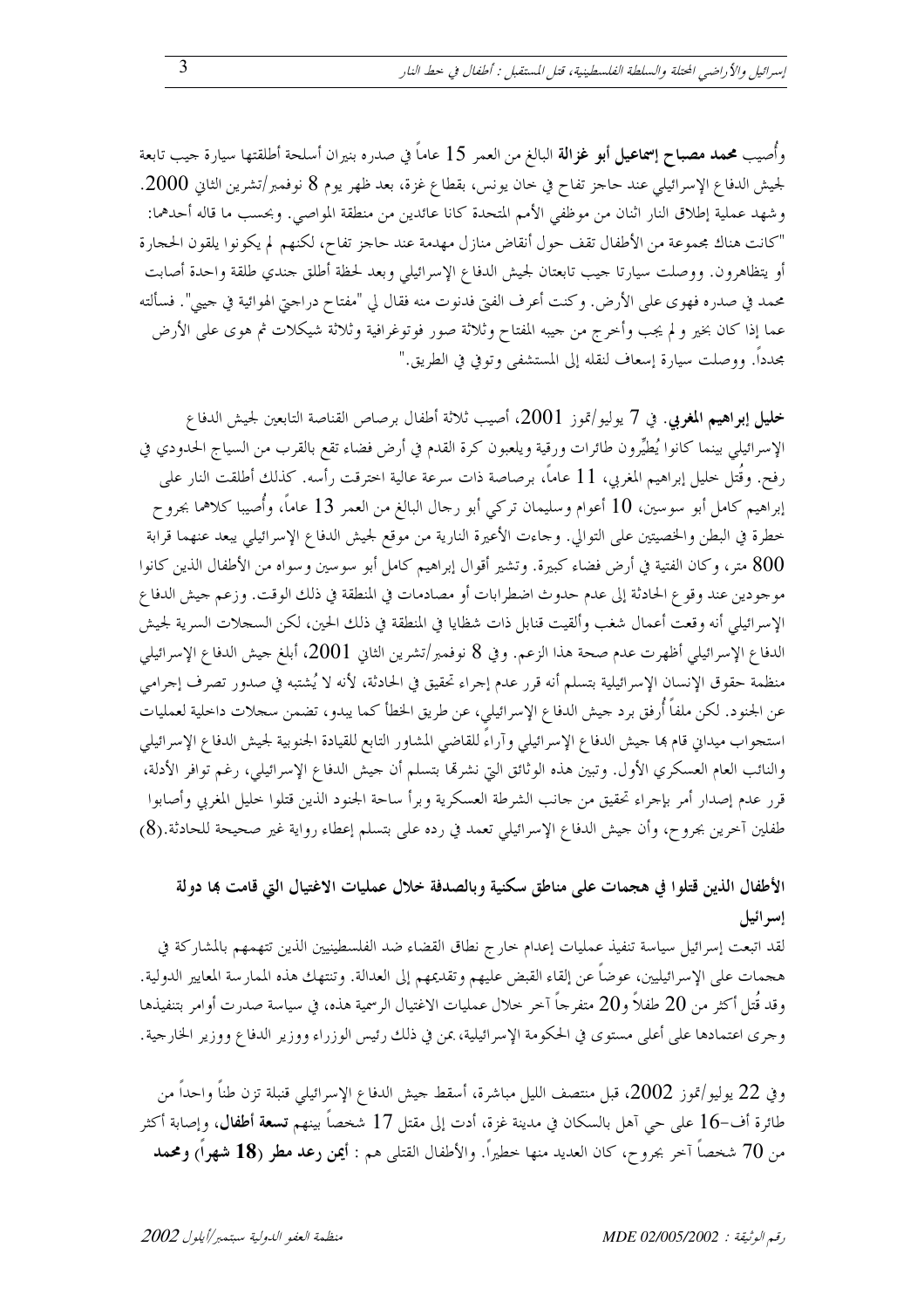رعد مطر (3 سنوات) وداليا رعد مطر (5 سنوات) وصبحي محمود 1لحويطى (4 سنوات) ومحمد محمود  $15$ الحويطى (6 سنوات) ودينا رامي مطر (شهران) وعُلا محمد مطر (10 سنوات) وإيمان صلاح شحادة (15 عاماً) ومريم مطر (17 عاما، أُصيبت بجروح بليغة في الهجوم وتوفيت في 15 أغسطس/آب).

ودمر الهجوم منـــزل الناشط القيادي في حماس صلاح شحادة الذي كان بين القتلي. ودُمر منـــزلان آخران بالكامل وأصبحت أربعة منازل أخرى غير صالحة للسكن. واقممت السلطات الإسرائيلية صلاح شحادة بأنه مسؤول عن التخطيط لعدد من الهجمات الانتحارية. ونظراً لموقع الهدف، في منطقة مدنية ذات كثافة سكانية والطريقة التي احتيرت للهجوم، فإن المسؤولين عن التخطيط لهذا الهجوم كانوا يعرفون بأنه سيقع قتلى وجرحى في صفوف المدنيين ومن ضمنهم الأطفال.

قُتل أشرف خضر البالغ من العمر ستة أعوام وشقيقه بلال البالغ من العمر 11 عاماً في 31 يوليو/تموز 2001 بشظايا عندما شن حيش الدفاع الإسرائيلي هجوماً صاروحياً على بناية تضم شققاً سكنية وتقع في منطقة سكنية مزدحمة في نابلس. واستهدف الهجوم اثنين من قادة حماس لقيا مصرعهما وهما جمال منصور وجمال سالم، إضافة إلى أربعة آخرين، وأُصيب 15 شخصاً بجروح. وكان الطفلان يلعبان في الخارج وينتظران أمهما التي كانت تزور عيادة تقع في المبين ذاته.

وفي 10 ديسمبر/كانون الأول 2001، قُتل **برهان الهيموني**، 13 عاماً و**شادي أحمد عرفة** في محاولة اغتيال إسرائيلية فاشلة لشخص يُشتبه في أنه أحد نشطاء الجهاد الإسلامي. وقفز الشخص المستهدف حارج سيارته قبل لحظات من انفجار صارو حين أطلقتها طائرة مروحية عسكرية تابعة لجيش الدفاع الإسرائيلي في تقاطع مزدحم في الخليل. وحُوصر برهان الهيموني ووالده محمد داخل السيارة؛ وقُطع رأس الطفل. وكان الطفل الآخر شادي عرفة داخل سيارة أحرة تسير وراء السيارة المستهدفة؛ وقد دُمرت سيارة الأحرة مع سيارة ثالثة.

وبحلول العام 2000، ورغم أن العديد من الأطفال كانوا ما زالوا يسقطون قتلي خلال المظاهرات التي تُلقى فيها الحجارة، إلا أن عدداً أكبر منهم قُتل حلال عمليات إطلاق نار وقصف متهور لمناطق سكنية مدنية. وتمت عمليات إطلاق النار والقصف من دون استفزاز وكذلك رداً على نيران الأسلحة أو قنابل المولوتوف أو الهجمات الأخرى التي شنها الفلسطينيون. ولكن رداً على الهجمات الفلسطينية الحقيقية أو المتصورة، استخدام جيش الدفاع الإسرائيلي القوة بشكل متهور وغير متناسب، مما أدى إلى مقتل 80 طفلاً فلسطينياً وإصابة المئات غيرهم بجروح خطيرة.

وفي بعض مناطق قطاع غزة، يبدو أن عمليات إطلاق النار والقصف المتكررة التي قام بما حيش الدفاع الإسرائيلي للمناطق الآهلة بالسكان استهدفت إقامة "مناطق محرمة" بين مخيمات اللاحئين في حان يونس والكتلة الاستيطانية الإسرائيلية في غوش قطيف وبين مخيم رفح للاحئين والسياج الأمني الذي أقامه حيش الدفاع الإسرائيلي على طول الحدود المصرية وحول الملحأ المحصن لجيش الدفاع الإسرائيلي. ولاحظ مندوبو منظمة العفو الدولية الذين زاروا هذه المناطق في فواصل زمنية منتظمة في العامين الماضيين التوسع التدريجي لهذه المناطق "المحرمة"، وشهدوا عمليات إطلاق النار التي قام ها حيش الدفاع الإسرائيلي بصورة متهورة ومن دون استفزاز على هذه المناطق وباتحاه الأطفال والشباب على حد سواء (بما في ذلك باتحاه مندوبي منظمة العفو الدولية).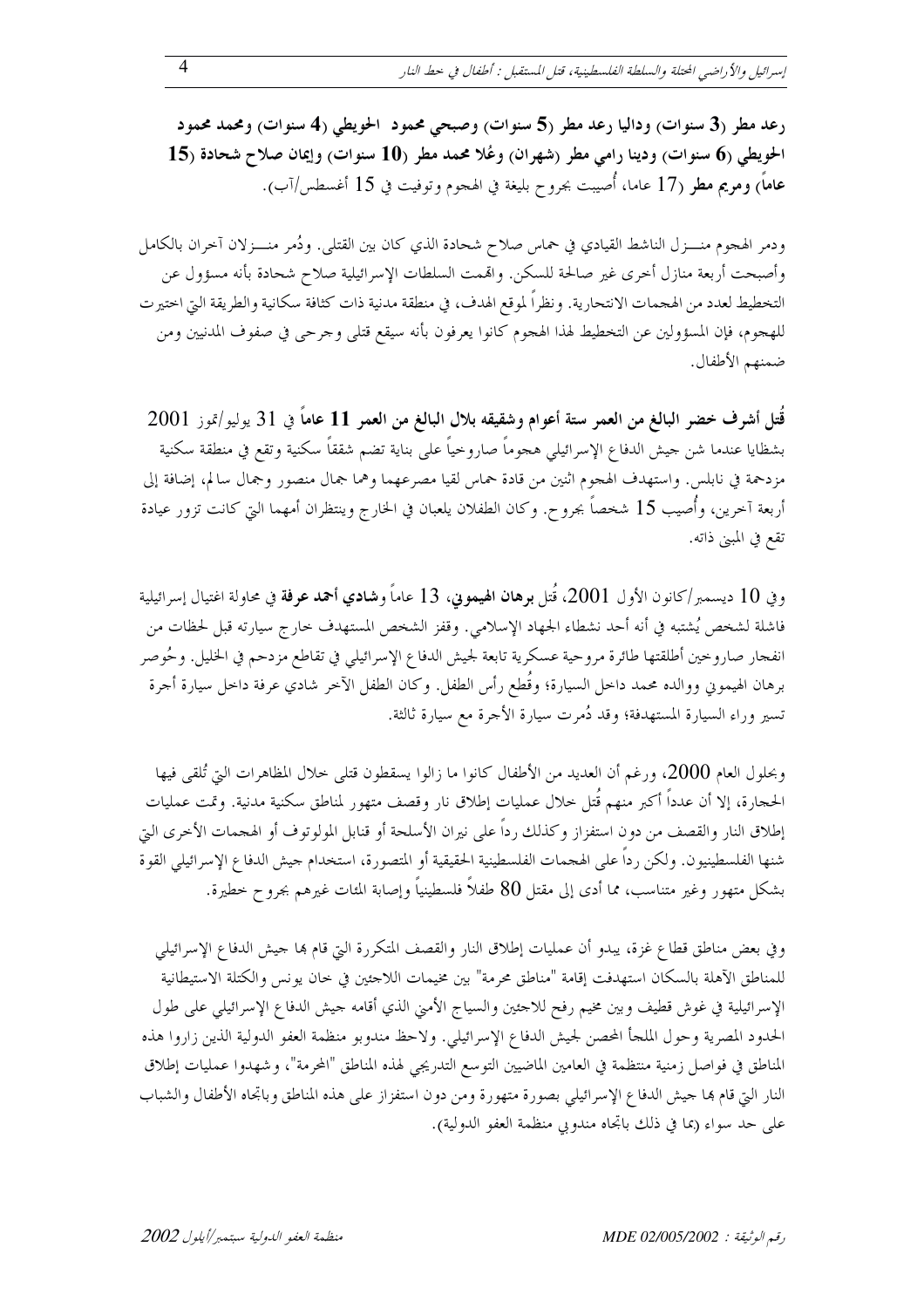قُتل هاني يوسف الصوفي في صباح يوم 20 ديسمبر/كانون الأول 2000. وكانت أعيرة نارية قد أُطلقت في رفح من مواقع إسرائيلية واختبأ الناس في منازلهم. وعند حوالي الساعة 9٫45 صباحاً، كان يوسف الصوفي، 15 عاماً، وحْمسة من أصدقائه يقفون في زقاق ضيق عندما أصابت قنبلة الجدار فوق رؤوسهم. وقال والده لمنظمة العفو الدولية:

"كنت ذاهباً إلى منسـزلي وشاهدت ولديَّ مع أشخاص آخرين متجمهرين في زقاق ضيق، لذا قلت لهما بألا يظلا في الخارج وبأن يذهبا إلى المنسزل لأن الإسرائيليين يطلقون النار بلا تمييز . وعبرت الطريق وسقطت عليها قنبلة. وسمعت دوي انفجار وقال لي جاري إن ابني قد أُصيب. فقلت مستحيل لأنني أمرته بالعودة. وهرعت إلى الزقاق. وكان ما رأيته لا يُصِدق — ستة فتيان مكومين وقد أُصيبوا جميعهم بجرو ح. و شاهدت ابيني الأصغر هايي. وحاولت رفعه، ورأيت أنه على قيد الحياة. وهرع شبان لمساعدتي، لكنيني طلبت منهم أن يحملوا ابنى الآحر. وبسبب الجروح التي أُصيب ها في رأسه وظهره وعنقه لم أستطع متابعة سيري وسقطت بعد مسافة مترين أو ثلاثة أمتار. وحاولت النهوض من حديد، لكنهم أتوا وأخذوه من بين يديَّ وفي تلك اللحظة فاد ق الحياة ."

ووصف حميد الصوفي وابن عمه محمد صقر الصوفي لمندوبي منظمة العفو الدولية كيف أفمما سمعا دوي انفجار شديد ثم شعرًا بموجه من الضغط الهوائي تضغط عليهما. وبعد الانفجار فقدا سمعهما لمدة يومين. وتشير الشظايا التي جمعها أفراد العائلة من المنطقة والتي فحصها مستشار عسكري تابع لمنظمة العفو الدولية في الموقع وفحصها فيما بعد حبراء في لندن، والوصف الذي أعطاه أولئك الذين نجوا من الهجوم إلى أن الشظايا التي قتلت هاني حاءت من قاذفة قنابل من طراز أم 203. وأوحى نمط الضرر الذي لحق بأسطح المنازل في حان يونس بأن قاذفات قنابل مشاهة استُخدمت ضد المناطق السكنية في خان يونس.(9)

قُتلت ا**لطفلة إيمان حجو البالغة من العمر أربعة أشهر** في صبيحة السابع من مايو/أيار 2001 جراء القصف العنيف لخان يونس من حانب حيش الدفاع الإسرائيلي. وأُصيب 13 مدنياً آخر، بينهم سبعة أطفال، بجروح بعضها حطرة. وعند حوالي الساعة 11 صباحاً أُطلقت قذائف المدفعية ونيران الأسلحة الثقيلة والمتوسطة من قواعد جيش الدفاع الإسرائيلي داخل كتلة غوش قطيف الاستيطانية على عدة مناطق في مخيم للاجئين بخان يونس وحي الأمل وحي النمساوي. وبحسب الشهادات التي أدلى ها لمنظمة العفو الدولية الناحون والسكان وموظفو الأمم المتحدة الذين كانوا موجودين في المنطقة، كان القصف الإسرائيلي شديداً واستمر لمدة تزيد على النصف ساعة و لم تُطلق أية نيران فلسطينية في المنطقة في ذلك الحين، رغم أن البعض قال إن نيراناً فلسطينية أُطلقت في فترة سابقة من ذلك الصباح، لكن ليس من المناطق التي قصفها حيش الدفاع الإسرائيلي. وعند القصف كانت سوزان حجو البالغة من العمر 20 عاماً تزور والدهّا وأقرباءها في حي الأمل مع طفلتها إيمان البالغة من العمر أربعة أشهر. والمنــــزل قريب جداً من قواعد جيش الدفاع الإسرائيلي، وخشية تعرض المنـــزل للقصف، قررت سوزان حجو ووالدقما أخذ الأطفال إلى مكان آخر آمن. وعندما كانوا يهمون بالخروج من المنـــزل سقطت قذيفة وانفجرت عند عتبة الباب. وأُصيبت الطفلة إيمان بشظية كبيرة احترقت بطنها وحرجت من ظهرها وبقرت أحشاءها. وأُصيبت سوزان حجو ووالدقما سامية البالغة من العمر 38 عاماً بجروح بليغة بسبب الشظايا الكبيرة التي احترقت حسديهما، وأُصيب ابنا سامية وهما محمود البالغ من العمر 18 شهراً ودنيا البالغة من العمر ستة أعوام بجروح أيضاً من الشظايا. وأُصيب محمود بجروح بليغة في الأمعاء وأُصيبت دنيا في يدها وساقها.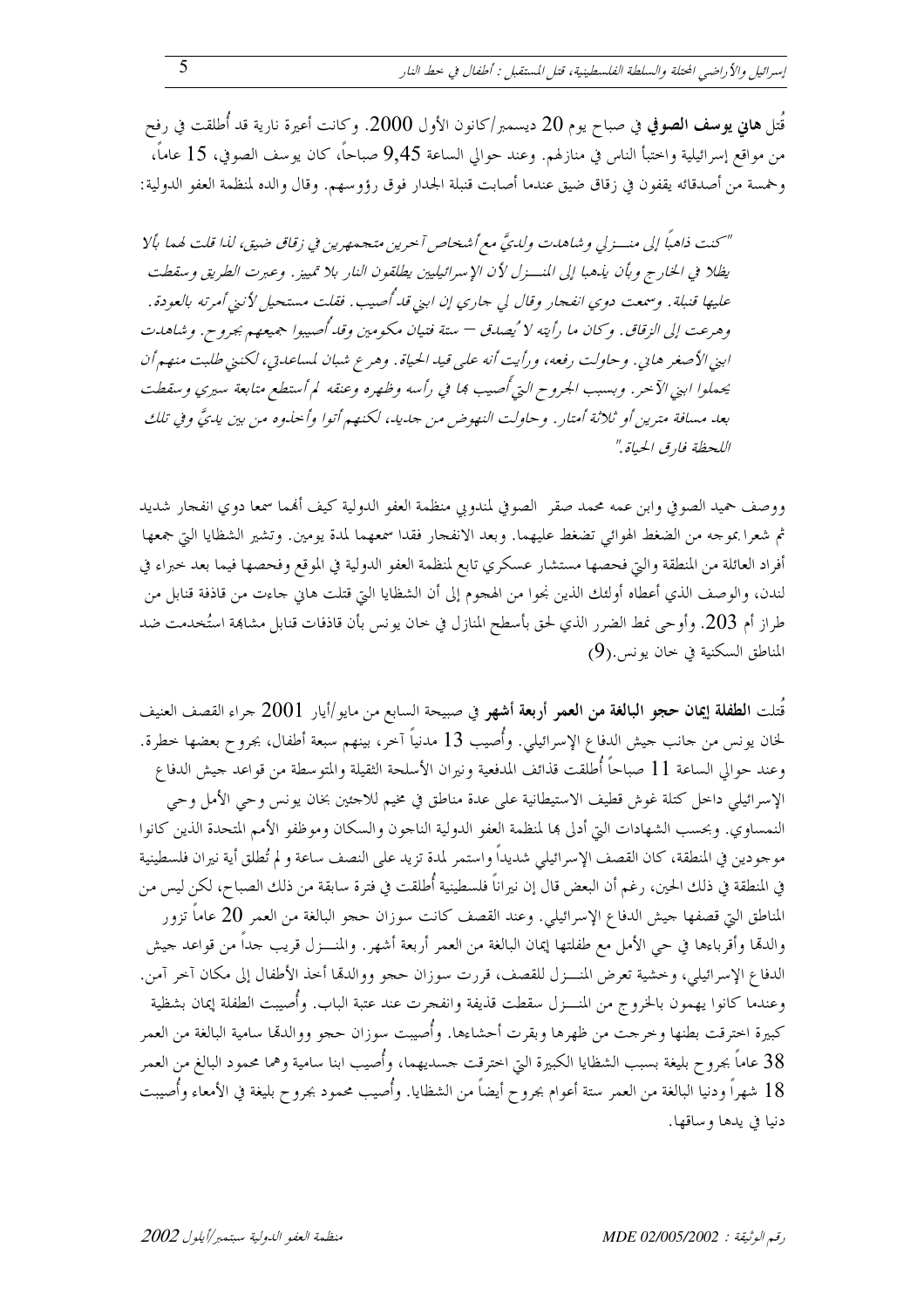قَتلت رِهام الورد، وهي تلميذة عمرها 10 سنوات، في 18 أكتوبر/تشرين الأول 2001 عندما قَصفت مدرستها التي تُعرف بالمدرسة الإبراهيمية في حنين حلال هجوم إسرائيلي وتوغل داحل المدينة. وبدأت الدبابات بالقصف لحظة وصول الأطفال إلى المدرسة؛ فجمع المدير الأطفال الموجودين في الباحة داخل حجرة دراسية في الدور الأرضي. وأصيبت فتاة عند مدحل الحجرة، وأصيبت رهام التي هبت لنجدهّا، في قلبها وفارقت الحياة قبل وصولها إلى المستشفى. وفي البداية زعم حيش الدفاع الإسرائيلي أن فلسطينيين مسلحين كانوا يعملون في المنطقة، لكنه كما يبدو اعترف فيما بعد على شاشة التلفزيون الإسرائيلي بأنه حدث خطأ في قصف المدرسة.

وفي 17 مايو/أيار 2002 قُتل فتي من نابلس عمره سبع سنوات واسمه **عميد أبو سير** بنيران دبابة تابعة لجيش الدفاع الإسرائيلي بالقرب من منـــزله. وكان عميد بصحبة والده وهما في طريقهما لأداء صلاة الجمعة في المسجد. وأُطلقت النار عليهما بينما كان يحتميان خلف باب في الممر المؤدي إلى منـــزلهما. وأبلغ شهود العيان منظمة العفو الدولية بأن حنود حيش الدفاع الإسرائيلي أطلقوا النار من دبابتين رداً على بضعة صبية (تتراوح أعمارهم بين 8 و13 عاماً) كانوا على شارع عسكر الرئيسي يرشقون الدبابات بالحجارة. و لم يُبلّغ عن إطلاق أية نيران أسلحة أخرى. وقال محمد عبد الصمد أبو سعير والد عميد لمنظمة العفو الدولية :

كان يوم جمعة قبيل الصلاة. وقد دأبت على اصطحاب ابني عميد إلى المسجد على طريق عسكر الرئيسية . وسمعت صوت دبابات قادمة من ناحية الشرق عندما كنت لا أزال أقف عند مدخل منسزلي الواقع على الطريق الرئيسية مباشرة. وكان عميد يقف إلى جانبي. وكانت ترتعد فرائصه فعاد إلى المنسزل. وقال لي "هناك كلاب [مشيراً إلى اللهبابات]، وأنا لا أحبهم" . فقلت له بأننا سننتظر في المنسزل ثم نحاول التوجه إلى المسجد لا حقاً . وحلال بضع دقائق، جاء المزيد من الدبابات. و كنت أسمعها تقترب من منسـزلي. و لم يحدث إطلاق نار، فقط صوت الدبابات. وكان الباب المطل على الشارع الرئيسي مُغلقاً وكنت أبعد عنه خمسة أمتار تقريباً . وأتبى عميد إلى وقال إن المؤذن دعانا إلى الصلاة وإننا سوف نتأخر . وفي هذه اللحظة عند حوالي الساعة 12,30 بعد الظهر، احترق الرصاص الباب. وعندما سمعت أزيزه، أمسكت بابني وأدرت ظهري للباب. فأصبت بشظايا الباب من حصري وحتى أسفل ساقبي.

وبدأت أتجه نحو الدرج ونظرت إلى وجه ابني. وكان اللهم يسيل في فمه ولا حظت أيضاً وجود بعض اللهاء عليي ذراعه. وقال "أي لقد أُصبت، أي لقد أُصبت "وبدأت أصر خر"عبهيد، عبيبد" وجاءت زوجتي. واستدعت سيارة إسعاف وبينما كانت تمسك به، فقد وعيه. ولم ننتظر قدوم سيارة الإسعاف، وجاء ابن أحيى بسيارة ونقلْنا عميد إلى مستشفي الاتحاد لكنه فارق الحياة .

قُتل أحمد الغزاوي البالغ من العمر ست سنوات وشقيقه جميل البالغ من العمر 12 عاماً بالقرب من منسزلهما في حنين في 21 يونيو/حزيران 2002 بقذيفة دبابة تابعة لجيش الدفاع الإسرائيلي أدت أيضاً إلى إصابة شقيقهما طارق البالغ من العمر 11 عاماً وقد صوَّر أحد الجيران جزءاً من الحادثة على شريط فيديو . وأبلغ يوسف غزاوي والد الفتية منظمة العفو الدولية أن أحد أبناء العمومة الذي جاء إلى المنـــزل من الجزء الشرقي من المدينة أبلغه أن حظر التجول المفروض منذ 18 يونيو/حزيران قد رُفع. وبُعيد ذلك طلب أحمد من والده شيكلاً كي يشتري شيئاً من الدكان. وكانت الساعة تقارب 11٫30 صباحاً. وبعد حوالي عشر دقائق، نبهه الجيران كي يذهب إلى المستشفى لرؤية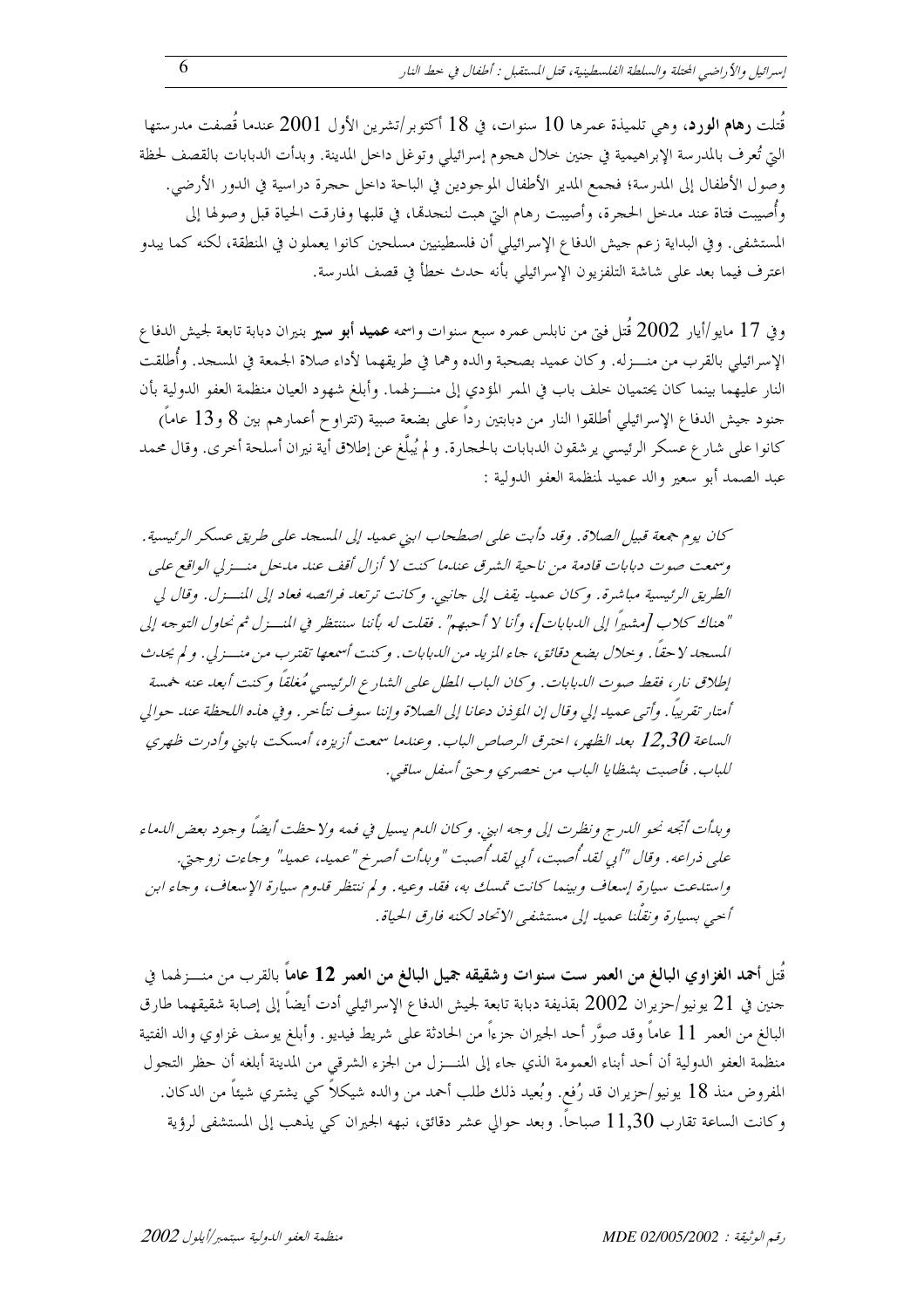أولاده. ووصف رامي عماد حضر البالغ من العمر 12 عاماً والذي كان برفقة جميل وشقيقيه في حينه وصف لمنظمة العفو الدولية ما حدث :

سمعت أن حظر التجول قد رُفع. وعندما تناهي ذلك إلى مسامعي حرجت بصحبة أصدقائي جميل وطارق وأحمد ومحمد ووائل ووسام. وتوجهنا جهيعاً إلى الشارع الرئيسي وكان جهيل وطارق وأحمد ووائل على متن دراجاتهم الهوائية فيما سار من تبقى منا مشياً على الأقدام. وعندما وصلنا إلى التقاطع مع الشارع الرئيسي، شاهدنا سيارات حيب تابعة لجيش الدفاع الإسرائيلي بالقرب من الميدان وتملكنا الخوف. فعدنا باتجاه منازلنا وتوقفنا ووقفنا بجانب مبني كائن في شارعنا عندما سمعنا صوت دبابة تمر. ثم شاهدنا دبابة أحرى على بعد حوالي 300 متر منا، لذا غادرنا المبني وعدنا أدراجنا بسرعة إلى المنسزل. وكنا متوجهين بسرعة إلى منازلنا. وكان جميل يطلب من أحمد وطارق أن يغادرا بسرعة بسبب وجود الدبابات. وفي هذه اللحظة وصلت الدبابة إلى نماية الشارع ثم رأيت سيارة الدكتور سامر تتجه نحونا. وكان يطلق بوقه لتنبيهنا حتى نبتعد عن طريقه. (هامش : أصيب اللكتور سامر، وهو طبيب بيطري يعمل مع لجان الإغاثة الزراعية الفلسطينية، بأول قليفة دبابة إسرائيلية وبأربع رصاصات في الجزء الأسفل من ظهره بينما كان عائداً بسيارته من سوق جنين إلى منسزله اللدي يقع بالقرب من منسزل الأخوة غزاوي). والشيء التالي الذي أتذكره هو ضوء أحمر ثم انفجار . واعتقد أن القنبلة أصابت حيدار منسزل حارنا وارتدت إلينا .

وتوجهت نحو الشارع الفرعي عندما سمعت صوت القنبلة. وبعد ذلك عدتُ إلى الشارع وشاهدت أحمد أولاً . وكان قد فقد سافه البيسري وكانت أمعاؤه على الطريق. ورأيت جهيل، وكان مصاباً في ظهره وكانت يداه ترتعشان. وفتح عيناه لمدة دقيقة ثم أغهضهها. وكان طارق يقف بالقرب من عمود كهربائبي، وكان آحر من عثرنا عليه. وكان هناك ثقب في إحدى ساقيه وشظايا من القنبلة في بطنه وأذنه وظهره.

#### الأطفال الذين قتلوا بالنبال الحديدية والعبوات الناسفة

قُتل عدة أطفال بقنابل محشوة بنبال حديدية أو عبوات ناسفة استخدمها حيش الدفاع الإسرائيلي في مناطق مكتظة بالسكان. والقنابل المحشوة بالنبال الحديدية عبارة عن قنابل من عيار 120 ملم مملوءة بنبال حديدية يصل عددها إلى 5000 وطول كل منها خمسة سنتيمترات ولديها قدرة فتاكة. ورغم ألها ليست محرَّمة بحد ذاتا بموحب القانون الدولي، إلا أنه لا يجوز أبداً استعمال هذه الأسلحة في مناطق آهلة بالسكان. وفي زيارة قاموا بما إلى حان يونس في سبتمبر/أيلول 2001، شاهد مندوبو منظمة العفو الدولية نبالاً حديدية اخترقت حدار أحد المنازل الذي كان يعيش فيه 14 شخصاً، معظمهم من الأطفال.

قُتلت **حكمت المللالحة** البالغة من العمر سبعة عشر عاماً ووالدتما نصرت وابنة عمها سالمية في 9 يونيو/حزيران 2001 عندما أصابت قذيفة محشوة بالنبال الحديدية خيمتهن في زيتون، وهي قرية يقطنها البدو وتقع مباشرة إلى حنوب غرب مدينة غزة وعلى بعد 1,5 كيلومتر تقريباً من مستوطنة نتزاريم الإسرائيلية. وأُصيب ثلاثة أفراد آخرين من الأسرة بجروح. وفي 11 يونيو/حزيران، قال رئيس الوزراء أرييل شارون إن مقتل النساء الثلاث ما كان يجب أن يحصل. وفي اليوم التالي أكد مسؤولو حيش الدفاع الإسرائيلي، الذين قالوا في البداية إن الجيش كان يرد على إطلاق النار من المنطقة، بأن القصف كان حطأ وقالوا إنه سيتم فتح تحقيق. لكن في 17 يوليو/تموز 2001، رد حيش الدفا ع الإسرائيلي على شكوى تقدم بما المركز الفلسطيني لحقوق الإنسان قائلاً إنه بما أن الحادثة وقعت حلال الحرب، فلن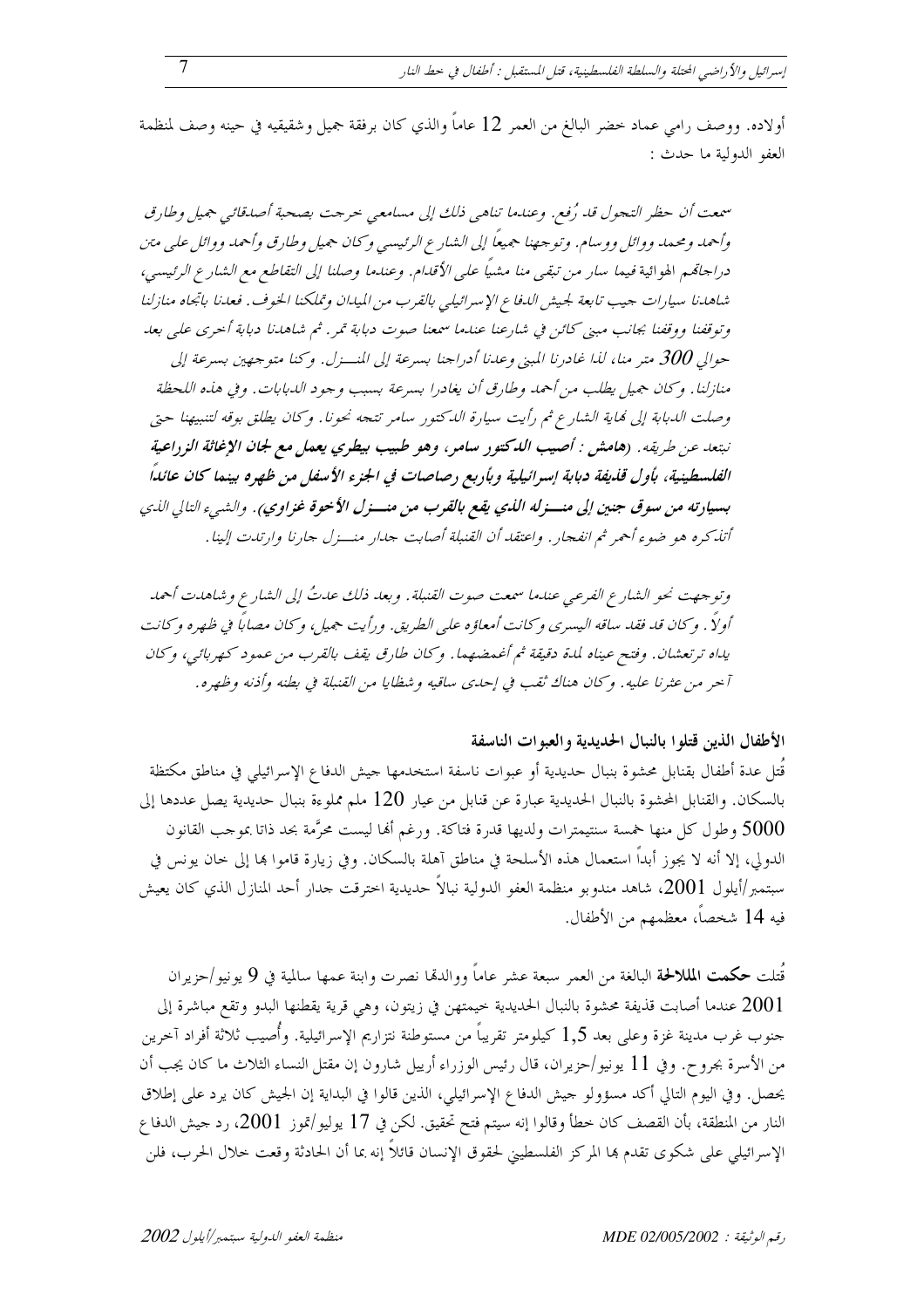تُقبل أية شكوى. وبعد يومين في 19 يوليو/تموز، ذكرت صحيفة هآرتز اليومية الإسرائيلية أن النائب العام العسكرى الأول سيعين ضابط تحقيق للتحقيق في هذه القضية. وفي يناير /كانون الثاني 2002، أبلغ رئيس الدائرة القانونية في جيش الدفاع الإسرائيلي مندوبي منظمة العفو الدولية أن القضية ما زالت قيد التحقيق. وحتى اليوم بعد مضى عامين على الحادثة لا يعرف عن إجراء أي تحقيق قضائي فيها و لم تتصل أية سلطات إسرائيلية قط بأي من شهود العيان على الهجوم الذي شنته الدبابات أو الناجين منه لأخذ أقوالهم.

 $30$  قُتل محمد أحمد لبد (17 عاماً) ومحمد عبد الرحمن المدهون (15 عاماً) وأحمد محمد بنات (15 عاماً) في  $\,$ ديسمبر/كانون الأول 2001 بالقرب من مستوطنة إلى سيناي الواقعة في شمال قطاع غزة. ووصفت البيانات الصادرة عن حيش الدفاع الإسرائيلي في البداية هؤلاء الأشخاص "بالإرهابيين" الذين كانوا يعتزمون وضع قنبلة بالقرب من المستوطنة. واعترف حيش الدفاع الإسرائيلي فيما بعد بأنه لم يكن بحوزة الصبية أية قنبلة، لكن كان بحوزقمم كيس يحتوي على سكينين. وقُتلوا بقذيفة دبابة تحتوي على نبال معدنية أُطلقت من مسافة 1200 متر تقريباً. ونُقلت حثث الثلاثة إلى إسرائيل لتشريحها و لم تُعد إلا بعد أربعة أيام. واستقطبت الحادثة قدراً كبيراً من الدعاية لأن الفلسطينيين يزعمون أن الفتية اقتيدوا أحياءً. وطلبت لجنة الشؤون الخارجية والأمنية في الكنيست رؤية الفيلم الذي صوره جيش الدفاع الإسرائيلي لعمليات القتل ودعت بعض منظمات حقوق الإنسان لمشاهدته. وقد ظهروا في الفيلم وهم يتجهون بعيداً عن الدبابة عندما أصابتهم النبال المعدنية. وقد دهست الدبابة أحد الفتيان؛ وتبين ذلك أيضاً في النتائج التي توصل إليها التشريح واعترف به القائد العسكري الإسرائيلي لجسر شمال قطاع غزة. وأقر القائد العسكري الإسرائيلي أمام لجنة الكنيست بأن النبال المعدنية انتشرت حتى مسافة 100 متر من مسرح القتل.

وفي 22 نوفمبر/تشرين الثاني 2001 قُتل **خمسة فتيان من آل الإسط**ل بعبوة ناسفة بينما كانوا متوجهين سيراً على الأقدام إلى المدرسة في حان يونس : وهم أكوم عبد الكويم الإسطل البالغ من العمر ست سنوات؛ ومحمد نعيم عبد الكريم الإسطل، 14 عاماً؛ وعمر إدريس الإسطل، 13 عاماً؛ وأنيس إدريس الإسطل، 11 عاماً؛ ومحمد سلمان الإسطل، 11 عاماً أيضاً. وزار مندوبو منظمة العفو الدولية الموقع في 1 فبراير/شباط 2002. ونفي حيش الدفاع الإسرائيلي في البداية مسؤوليته عن الانفجار، لكنه اعترف فيما بعد بوضع العبوة هناك على أمل أن تنفجر بالمسلحين الفلسطينيين الذين كانوا أحياناً يطلقون النار من المنطقة ليلاً. وما كان يجب على الإطلاق وضع هذه العبوة في مكان عام كهذا، أو كان يجب على الأقل إبطال مفعولها فوراً قبل طلو ع الصبح، لألها منطقة يمر فيها أناس عديدون، وبخاصة الأطفال وهم في طريقهم إلى المدرسة.

### الأطفال الذين قتلوا نتيجة هدم المنازل

هدم حيش الدفاع الإسرائيلي عدداً من المنازل بالجرافات في حنين ونابلس وأماكن أخرى بينما كان شاغلوها، ومن بينهم أطفال، ما زالوا بداخلها. وفي مناسبات أخرى، استخدم جيش الدفاع الإسرائيلي متفجرات لتفجير المنازل من دون إخلاء المنازل المحيطة بما، والتي دُمرت أو لحقت بما أضرار أيضاً خلال العملية. وفي بعض الحالات، قُتل مدنيون، بينهم أطفال، أو دُفنوا أحياء تحت أنقاض المنازل المهدمة. وفي الحالات التي أحرت منظمة العفو الدولية أبحاثاً حولها، لم تصدر أية تحذيرات على ما يبدو لإخلاء المدنيين بأمان قبل هدم المنازل.

توفي ثلاثة أطفال هم عبد الله وعزام وأنس الشعبي، تبلغ أعمارهم أربع سنوات وسبع سنوات وتسع سنوات على التوالي مع والدقمم الحامل وأربعة أقارب آحرين تحت أنقاض منـــزلهم الذي هدمه جيش الدفاع الإسرائيلي في 6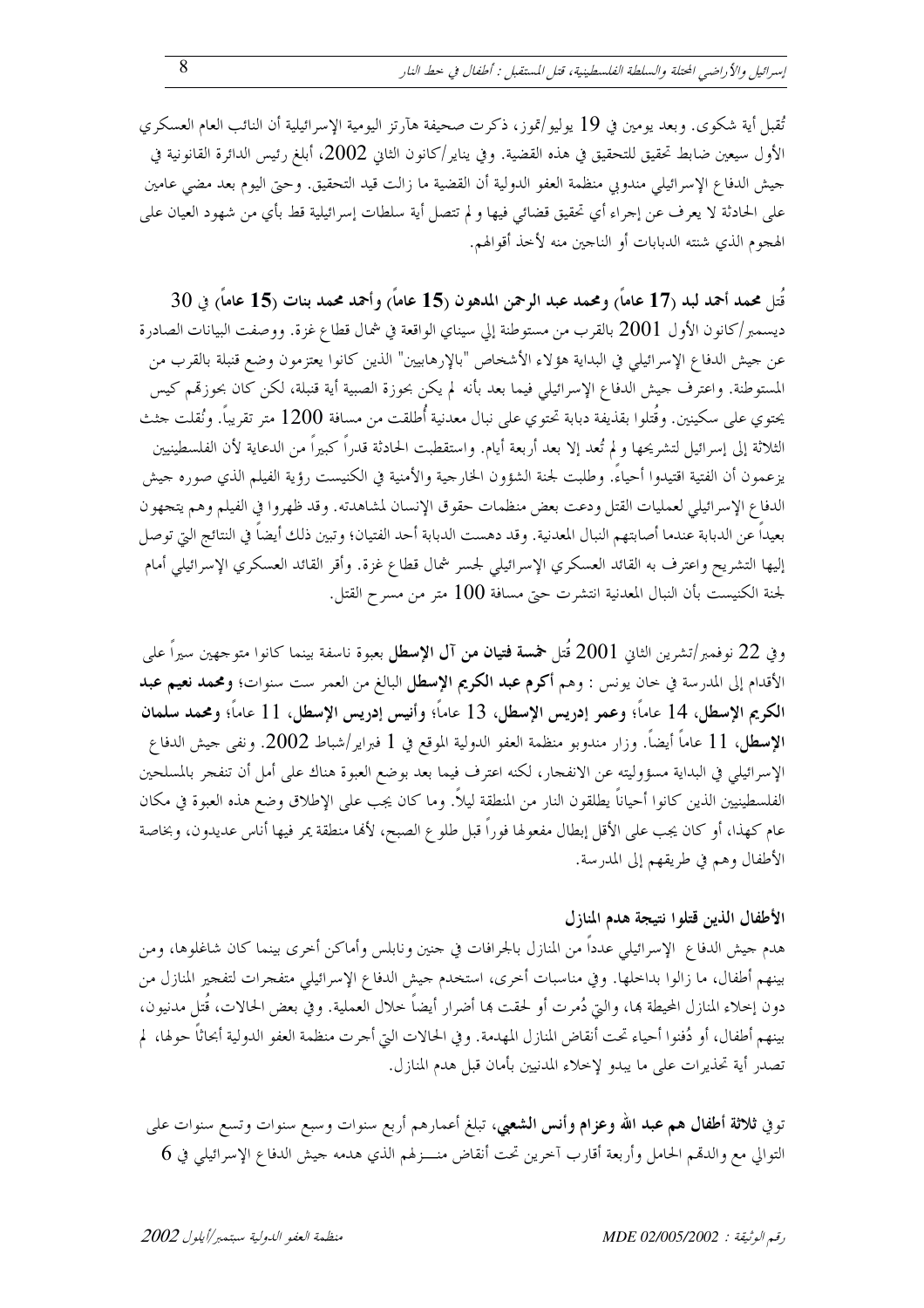إبريل/نيسان 2002 في القصبة (المدينة العتيقة) في نابلس خلال فترة فرض فيها حيش الدفاع الإسرائيلي حظر تجول صارماً. وفي نماية الأمر انتُشل ناجيان من تحت الأنقاض، بعد مضى قرابة الأسبو ع على هدم المنـــزل. وذكر جيران العائلة الذين أجرت منظمة العفو الدولية مقابلات معهم أن جيش الدفاع الإسرائيلي لم يعط تحذيراً قبل المباشرة بتدمير المنـــزل بالجرافات، وأن الجيش الإسرائيلي أطلق النار عليهم عندما تحدوا حظر التجول في محاولة للبحث عن الناجين تحت أنقاض المنسزل المدمر .

وقال محمود عمر الشعبي، ابن عم الأطفال، لمنظمة العفو الدولية إنه بعد ظهر يوم 12 إبريل/نيسان رُفع حظر التجول لمدة ساعتين وذهب للبحث عن والده وشقيقته. وعندما وصل إلى منــزل العائلة وحد أنه قد هُدم. وقال محمود أنه بدأ يحفر بمساعدة جيرانه على أمل العثور على أقاربه أحياء تحت الأنقاض. وبما أن المطر بدأ ينهمر، فإن الأوحال زادت من صعوبة العملية. واستمر في الحفر بعد إعادة فرض حظر التجول وأُطلقت عليه النار عدة مرات؛ وفي ساعة متأخرة من تلك الليلة، عثر المشاركون في أعمال الإغاثة على فتحة صغيرة في الدور الأرضى من المكان الذي كان المنـــزل مشيداً عليه. وفي الحيز الصغير الذي بقي، عثروا على عمه عبد الله البالغ من العمر 68 عاماً وزوجته شمسة البالغة من العمر 67 عاماً واللذين تمكنا من البقاء على قيد الحياة. واستمروا في الحفر طوال الليل وعند الساعة 1,30 صباحاً، عثروا على حثث بقية أفراد العائلة الذين توفوا وهم ملتفين على شكل دائرة في غرفة واحدة صغيرة وهم : والده عمر وشقيقته فاطمة وابن عمه سمير وزوجته نبيلة الحامل في شهرها السابع وأطفالهما الثلاثة : عبد الله وعزام وأنس، فضلاً عن ابنة عمه الأخرى عبير. وبعد ذلك أبلغ الجيران محمود ألهم سمعوا صراخ العائلة يعلو على ضجيج الجرافة، لكنهم لم يستطيعوا مد يد العون لهم لأن الجرافة الهارت في الواقع على سقف المنـــزل الذي كان مبنياً على منحدر .

قُتل **فارس السعدي**، 12 عاماً، مساء 21 يونيو/حزيران 2002 عندما نسف حيش الدفاع الإسرائيلي منـــزلاً مهجوراً مجاوراً لمنـــزل عائلته في الحي العتيق من مدينة جنين. كذلك دمر الانفجار منـــزل عائلة السعدي. حيث حوصر ثمانية من أفراد العائلة تحت الأنقاض. وقُتل الطفل فارس البالغ من العمر 12 عاماً وأصيب اثنان من أفراد الأسرة بجروح بليغة. و لم يُعط تحذير للعائلة قبل التفجير رغم صدور احتجاجات عن أحد الجيران الذي أحبره حيش الدفاع الإسرائيلي على فحص المنـــزل المحاور.(10) وأحرت منظمة العفو الدولية مقابلات مع الجيران وأفراد العائلة. وتتفق الروايات التي تصف الحادثة على عدم إعطاء إنذار . وزعم جيش الدفاع الإسرائيلي أن العقار المستهدف استُخدم لتخزين الذخيرة. وبصرف النظر عما إذا كان هناك أساس جيد لهذا الزعم أم لا، فقد حدث تقصير فاضح من حانب حيش الدفاع الإسرائيلي في حماية السكان المدنيين في المنطقة المحيطة بالمنسـزل مباشرة.

وقال أحد جيران عائلة السعدي لمنظمة العفو الدولية :

[…] أبلغني الجنود ألهم سيهدمون المنــزل. ورأيت القنبلة. وأوضحت للجنود أن هناك منــزلين في الحقيقة وليس هذا النسزل فقط، وأنه لا يفصل بينهما إلا جدار مشترك. وقلت لهم إنهم إذا فجروا هذا المنسزل فإن المنسـزل الآخر سينـهار أيضاً. وقلت إنه يوجد أطفال في المنــزل الملاصق. وطلبتُ من الجنود منحي إذناً لقرع الباب وتحذيرهم: لكنهم قالوا لا . وقالوا لي إفهم يعرفون كيف يقومون بعملهم وإفهم لن يفجروا إلا هذا المنسزل المعين. […] و بعد برهة قصيرة جداً، سمعت دوى انفجار .

وكان حسن فارس السعدي والد فارس مع عائلته عندما وقع الانفجار :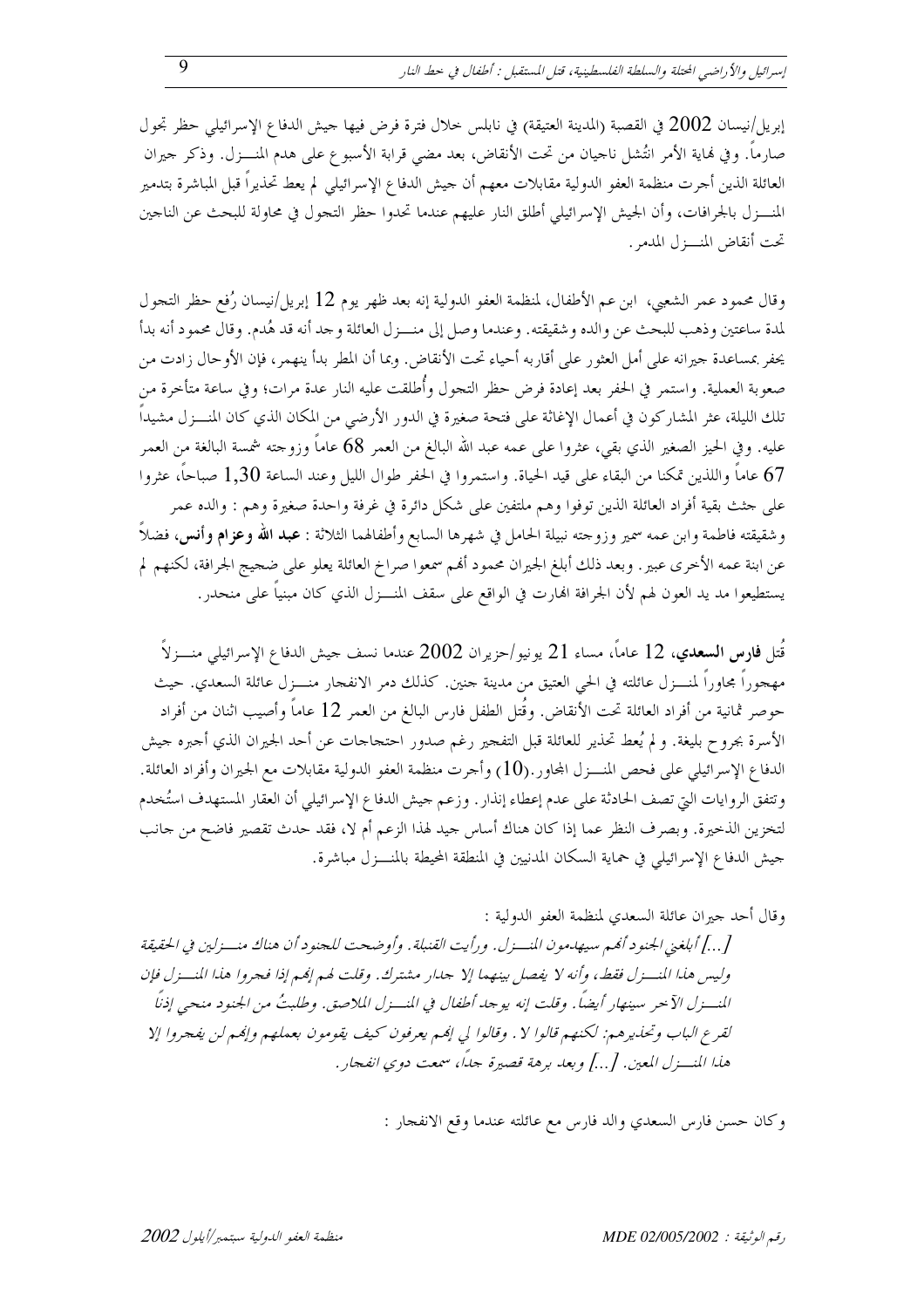فجأة، وقع انفجار وهوى السقف. وأصبحت عندها تحت الأنقاض. وعندما حرجت، ناديت على أطفالي. وسمعت أولاً صوت محمود (11 عاماً) الذي كان مصاباً في كاحله الأيسر. ثم سمعت صوت ابنتي أسيل (8 سنوات) التي كُسرت ساقها وأُصيبت بجرح في رأسها. وكانت زوجتي مثخنة بالجراح في كامل الجانب الأيسر من جسمها وكانت تنــزف دماً. وحتى الآن لا تستطيع أن تسمع جيداً بأذمًا اليسرى. ثم عثرت على ابنتي هديل التي كانت فاقدة الوعبي. وبعد ذلك عثرت على مني ابنة شقيقتي؛ وكانت مصابة بجروح في ظهرها وساقها. ثم عثرنا على فارس. وفي تلك اللحظة لم أدر ما إذا كان حياً أو ميتاً.

وفاة أطفال نتيجة حرمالهم من الرعاية الطبية أوقفت النساء الفلسطينيات اللواتي كن في المخاض عند نقاط التفتيش وحرى تأخيرهن أو حتى منعهن من المرور للوصول إلى المستشفى؛ وفي عدة حالات، أدت عمليات التأخير هذه إلى وفاة الأطفال وأمهاقم.

أدركت آلام الولادة **رنا الجيوسي البالغة من العمر سبعة عشر عاماً** وهي من كور (قرية تقع بين طولكرم وقلقيلية) في صباح 9 مارس/آذار 2002. و لم تتمكن من الوصول إلى المستشفى لأن الطرقات كانت مسدودة. ووضعت طفلها في منـــزل قابلة حيث توفي الطفل عند الولادة. وتدهورت حالتها وحاول زوجها نقلها إلى المستشفى في قلقيلية. وأخرهم الجنود عند نقطة التفتيش لمدة نصف ساعة تقريباً وعندها فقط استدعوا سيارة إسعاف. وعندما وصلت السيارة كانت قد فارقت الحياة.

حاء المخاض **لهاني أسعد علي**، وهي صيدلية عمرها 35 عاماً، في 12 إبريل/نيسان 2002، عندما كانت في نماية الشهر الثامن من الحمل. وكانت في المنـــزل مع زوجها على الشعار، وهو طبيب يعمل مع منظمة إنقاذ الأطفال في القدس. وكانت نابلس حاضعة لحظر التجول عندما اتصل زوجها بالهلال الأحمر طالباً إرسال سيارة إسعاف، فقالوا له إن الجيش الإسرائيلي لا يسمح لهم بالتحرك، لكنهم سوف يحاولون. وبعد حوالي 15 دقيقة، اتصل بحدداً فقالوا له إنهم حاولوا المحيء لكن حيش الدفاع الإسرائيلي أمرهم بالعودة. وطلب منهم على أن يحاولوا التنسيق مع اللحنة الدولية للصليب الأحمر. وبعد بضع دقائق، أبلغه شخص من الهلال الأحمر ألهم حاولوا مجدداً، لكن حيش الدفاع الإسرائيلي أطلق النار عليهم وأحبرهم على العودة. وفي المرة الثالثة التي اتصل فيها على قال له سائق سيارة الإسعاف إنه سيجازف ويحاول الوصول من دون التنسيق مع الصليب الأحمر. فطلب منه على بألا يعرض حياته للخطر، وحاول طلب مساعدة مدير منظمة إنقاذ الأطفال في القدس والذي ووعده بأن يتصل ببعض المنظمات التي يمكنها مساعدته.

وعند حوالي الساعة السادسة مساء، ازدادت آلام المخاض التي تشعر ها تماني سوءاً، واستدعى على الدكتور سالم طبيلة وهو طبيب ولادة يعيش بالقرب منهما. وقام هو وعلى بتوليد الطفل، وبعيد الساعة السادسة مساء، وضعت تماين مولوداً ذكراً. وكانت حالته طبيعية. لكن بعد خمس عشرة دقيقة، بدأت حالته تتدهور . وبدأ لونه يميل إلى الزرقة وكف عن البكاء. وقدم له علمي إسعافاً أولياً، لكن حالته ازدادت سوءاً وفارق الحياة.(11)

كذلك تلقت منظمة العفو الدولية أنباء عن أطفال توفوا بعد حرمالهم من الرعاية الطبية أو تأخير وصولها.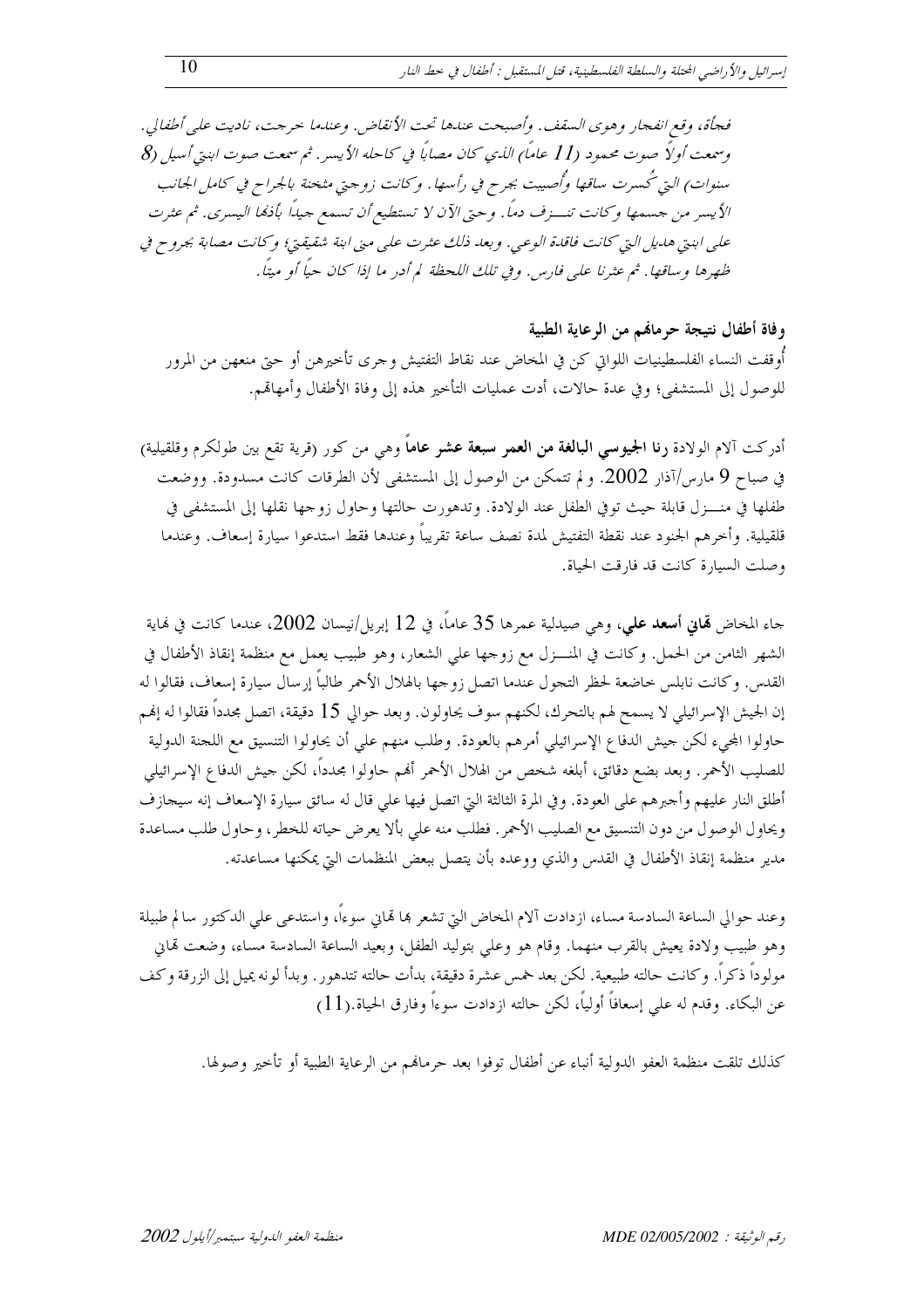الأطفال الفلسطينيون الذين قتلوا على أيدي المستوطنين الإسرائيليين استمرت اعتداءات المستوطنين الإسرائيليين على الفلسطينيين في الأراضي المحتلة خلال الانتفاضة. و في معظم الحالات لم يتدخل جيش الدفاع الإسرائيلي بشكل كاف أو سريع أو نشط — هذا إذا تدخل أصلاً — لحماية الفلسطينيين من العنف الذي يمارسه المستوطنون.

وفي 19 يوليو/تموز 2001، قُتل ضياء مروان تميزي، وهو طفل يقل عمره عن أربعة أشهر من قرية إدنا (بالقرب من الخليل) عندما أطلق المستوطنون الإسرائيليون النار على السيارة التي كانت تقله مع عائلته في طريقهم إلى المنسزل عقب حضور حفل زفاف أحد الأقارب. وقُتل شخصان آخران من أفراد العائلة في الهجوم وأُصيب خمسة بجروح بينهم أميرة البالغة من العمر عامان. ووقع الاعتداء على مسافة غير بعيدة من حاجز طرقوميا، لكن الحنود الذين كانوا عند الحاجز لم يوقفوا سيارة القتلة عندما لاذت بالفرار. وأعلنت جماعة تُطلق على نفسها لجنة سلامة الطرق مسؤوليتها عن الهجوم، ويقال إنها مرتبطة بجماعة كاخ اليمينية اليهودية المحظورة.

وقُتلت **نيفين جمجوم** البالغة من العمر أربعة عشر عاماً في 28 يوليو /تموز 2002 على أيدي مستوطنين إسرائيليين هاجموا بعض منازل الفلسطينيين في الخليل. وأصيبت بالرصاص في رأسها من بندقية أم–16 كان يحملها مستوطنون إسرائيليون بينما كانت تقف على شرفة منـــزلها في حارة الشالودي في الحي القديم من الخليل. وأُصيب مروان شقيق نيفين البالغ من العمر 20 عاماً في ساقه اليمني. وأُصيب ما مجموعه 11 فلسطينياً بجرو ح. وعلى حد علمنا لم يُقدَّم أي من المسؤولين عن الهجوم إلى العدالة.

عمليات قتل الأطفال الإسرائيليين قُتل اثنان وسبعون طفلاً إسرائيلياً في هجمات شنها فلسطينيون مسلحون منذ بداية الانتفاضة. وقُتلت نسبة عالية من الضحايا (حوالي 70%) في عمليات انتحارية والبقية في عمليات إطلاق نار واعتداءات أحرى.

وشهدت الأشهر الثمانية عشر الماضية زيادة ملموسة في الهجمات على المدنيين الإسرائيليين، في كل من إسرائيل والمستوطنات أو على الطرقات المؤدية إلى المستوطنات في الأراضي المحتلة، وكانت الحصيلة عدد كبير من الضحايا من الأطفال.

وفي الأشهر السبعة الأولى من العام 2002 وحده، قُتل 36 طفلاً (17 في الأراضي المحتلة و19 في إسرائيل) وهو ما يوازي مجموع عدد الأطفال الإسرائيليين الذين قُتلوا حلال العام السابق بأكمله.(13) وكررت منظمة العفو الدولية دعوها إلى الجماعات المسلحة الفلسطينية لوقف الهجمات على المدنيين على الفور ومن دون قيد أو شرط لأنه لا يمكن تيريرها أبداً. (14)

### الأطفال الذين قُتلوا في العمليات الانتحارية

في 1 يونيو/حزيران 2001 فجر انتحاري نفسه وسط مجموعة من الشبان الذين كانوا ينتظرون دورهم للدحول إلى نادي "ا**لدولفيناريوم**" الليلي في تل أبيب، فأودى بحياة 21 شخصاً، بينهم 20 مدنياً، 12 منهم دون سن 18 عاماً. وأُصيب نحو 120 شخصاً آخر بجروح. وكان هذا أكثر الهجمات الدموية التي شنتها الجماعات المسلحة الفلسطينية ضد المدنيين الإسرائيليين على مدى عدة أعوام. وأعلنت كتائب *عز الدين القسام،* الجناح العسكر ي للجماعة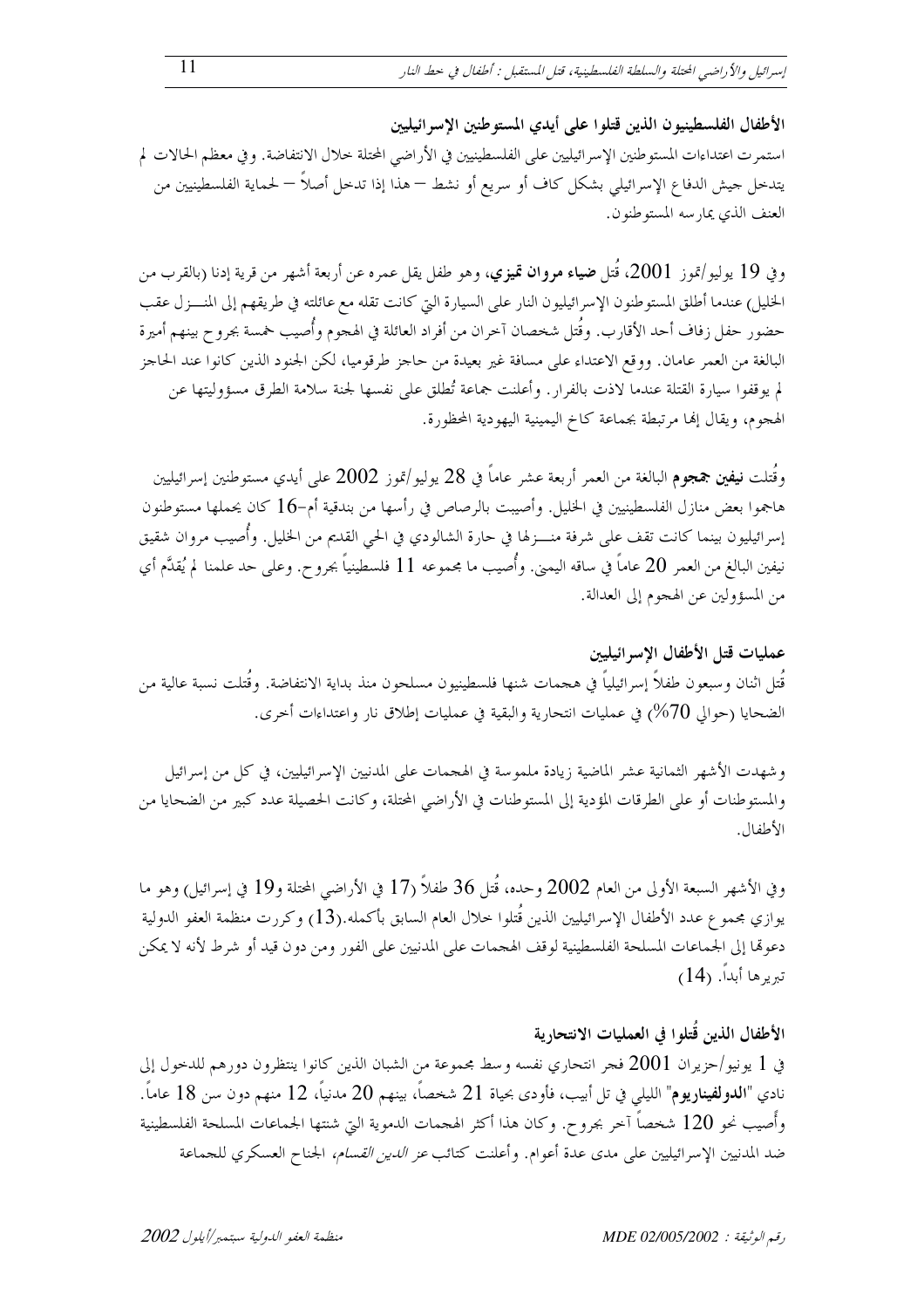الإسلامية الفلسطينية حماس مسؤوليتها عن الهجوم بعد يومين في بيان أُرسل بالفاكس إلى وسائل الإعلام الأجنبية ذُكر فيه أن اسم الانتحاري سعيد الحتري البالغ من العمر 20 عاماً، وهو بالأصل من قلقيلية ومقيم في الأردن. وأعرب البيان عن اعتزازه بالهجوم وتعهد بشن المزيد من الهجمات. ومن حلال استهداف مكان كهذا، مدحل مرقص ليلة الجمعة، كان هدف المهاجم إيقاع أكبر عدد ممكن من القتلى والجرحى في صفوف المدنيين، ولا بد أنه توقع وحود العديد من الأطفال بين الضحايا.

وكان معظم الضحايا الذين قُتلوا في الهجوم قد هاجروا إلى إسرائيل في السنوات الأخيرة من الاتحاد السوفييتي السابق. وهم : رئيسة نيمروفسكي (15 عاماً) من نتانيا وحارقما وصديقتها ماريا تاغيلتشيف (14 عاماً) التي انفجرت سيارة مفخخة خارج مدرستها قبل يومين؛ **ويفغيني دورفمان**، الملقب بكرين (15 عاماً) والذي أصيب إصابة بليغة في دماغه في الانفجار وتوفي بعد 18 يوماً. **وكاثرين كاستانيادا — تالك**ير (15 عاماً) وهي طالبة من رامات غان؛ ويوليا نليموف البالغة من العمر 18 عاماً، والتي قُتلت أيضاً شقيقتها يلينا البالغة من العمر 18 عاماً؛ وإيوينا نبومنبشي وهي طالبة إدارة أعمال من بات يام عمرها 16 عاماً؛ وآنيا كازاتشكوف وصديقتها ماريانا مدفيدينكو، وكلاهما في السادسة عشرة؛ **ومارينا بركوفيزكي** من تل أبيب التي ذهبت إلى النادي الليلي للاحتفال بعيد ميلادها السابع عشر؛ وأليكسي لوبالو البالغ من العمر 16 عاماً والذي هاجر من أوكرانيا قبل ستة أشهر فقط.

"نظرت إليهم، كانوا يضحكون جميعًا، والشباب يغازلون الفتيات. كانوا في حالة فرح، يبدون وكألهم ملائكة، يرتدون ثياباً أنيقة" . هكذا يتذكر صاحب أحد الأكشاك الذي يبعد عن مكان النادي الليلي بخمسة عشر دقيقة  $15.$ فقط

وبعد شهرين فقط من انفجار الدولفيناريوم، نُفَذ هجوم انتحاري كبير آخر في **9 أغسطس/آب في مطعم سبارو للبيتزا**، عند تقاطع مزدحم في قلب القدس الغربية. فقد دخل رحل إلى مطعم البيتزا خلال فترة الغداء التي تشهد ازدحاماً وفجَّر قنبلة قوية محشوة بالمسامير، فقتل 14 مدنياً، بينهم سبعة أطفال وأصاب أكثر من 100 بجروح. وأعلنت كل من جماعتي الجهاد الإسلامي وحماس مسؤوليتهما عن الهجوم الذي أودي بحياة كل من : **ميشل رازييل** البالغة من العمر 16 عاماً وصديقتها **مالكا روث** البالغة من العمر 15 عاماً والتي تربطها هما صداقة طويلة؛ وكانت الفتاتان قد عرَّجتا على مطعم البيتزا لتناول طعام الغداء وهما في طريقهما إلى تالبيوت للمشاركة في أنشطة حركة الشبيبة التي تنتمي كلتاهما إلى عضويتها؛ وقُتل في الهجوم خمسة أفراد من عائلة شيحفشوردر من نيريا، وأصيب شخصان آخران بجروح؛ وقُتلت تزيرا وموردخاي شيجفشوردر مع ابنتيهما رآيا وهمدا (عمرهما 14 عاماً وعامان) وابنهما **أبراهام إسحاق** البالغ من العمر أربع سنوات. وأُصيبت ابنتان أخريان بجروح. وجاءت العائلة لقضاء اليوم في القدس للاسترخاء من التوتر الناجم عن عمليات إطلاق النار المتكررة بالقرب من منـــزلهما في مستوطنة نيريا المقامة في الضفة الغربية.

وكها تتذكر حايا شيجفشوردر من فراشها بالمستشفين" آحر مرة رأيت أحبى أبراهام إسحاق وهو راقد على حمالة الإسعاف, كان على وجه ضمادة. كان عمره أربع سنوات ... "كنا نتضور جوعاً، ولذا قالت أمنا يمكننا أن نذهب إلى المطعم لنأكل. وفي هذا المطعم، عليك أن تدفع أولاً ثم بعد ذلك تجلس لتأكل. وعندما كنا عند مكان الدفع، سمعنا فجأة صوت انفجار . جريت بأقصى ما استطعت من سرعة . لم ألتفت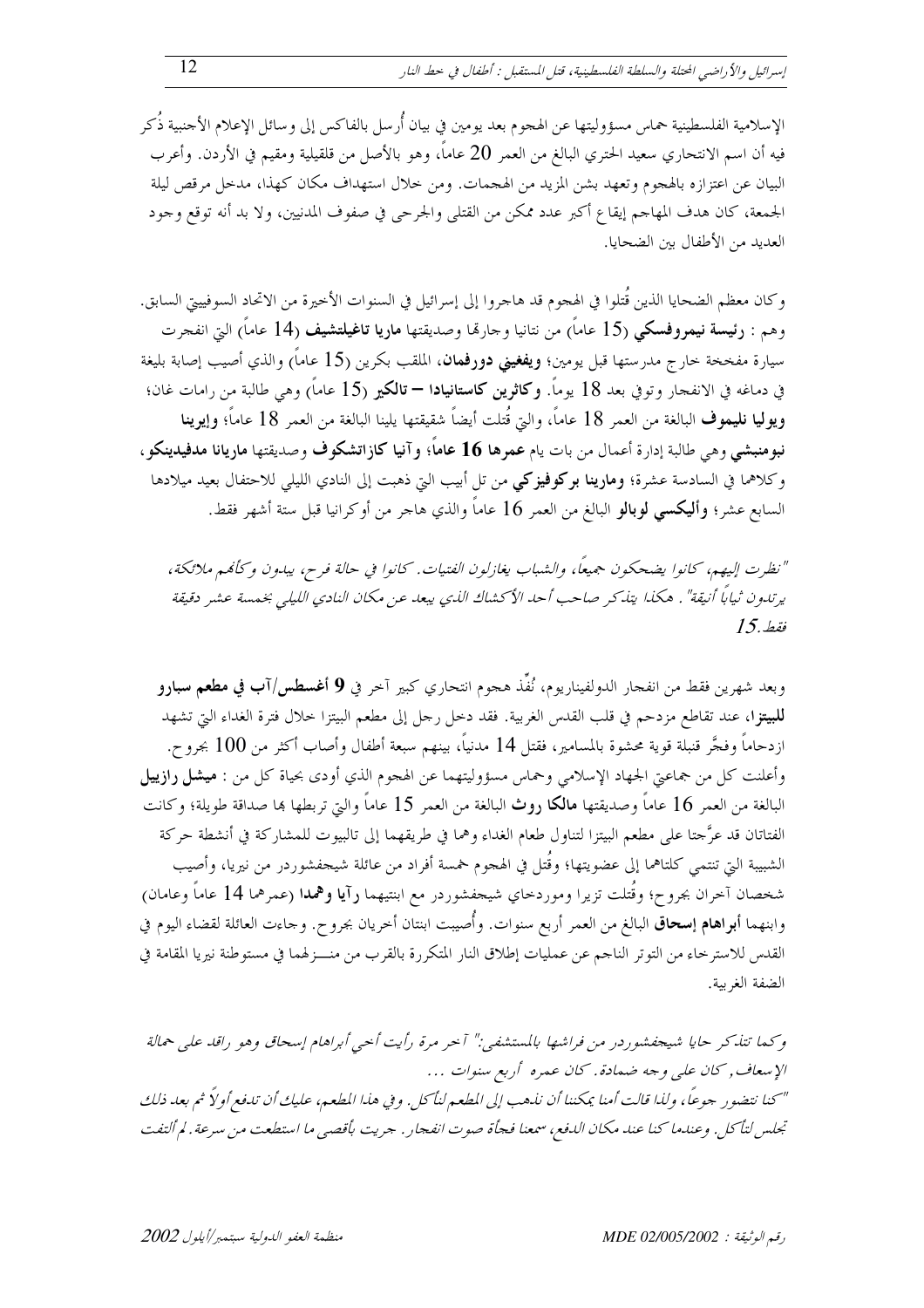إلى أي شهيء. جريت إلى الخارج فحسب. أحلنا أحد المسعفين، لا أتلدكر اسمه، إلى إحدى سيارات الإسعاف، وهناك  $16$ . أيت أبراهام إسحاق للمرة الأحيرة".

وقُتلت **تمارا شيماشفيلي** البالغة من العمر ثماني سنوات، وهي من القدس، مع والدمّا ليلي. وكان والدها في موسكو عند وقوع الانفجار. وكانت ليلي وتمارا قد وصلتا إلى إسرائيل قبل ثمانية أشهر فقط قادمتين من موسكو للانضمام إلى باقي أفراد عائلتهما. وذهبت **يوتشيفيد شوشان**، 10 أعوام مع أمها وشقيقتيها راشيل وميشل لتناول طعام الغداء في مطعم البيتزا. وكن حالسات في الدور الثاني، لكن يوشيفيد وميشل نزلتا إلى الأسفل حيث وقع الانفحار لطلب قطعة أخرى من البيتزا. وقُتلت يوشيفيد على الفور في الانفجار وأُصيبت ميشل بجروح خطيرة.

وفي 16 فبراير/شباط 2002، أقدم انتحاري مزنر بمتفجرات محشوة بالمسامير على تفجير نفسه في مطعم بيتزا في مركز التسوق في كارني شومرون، وهي مستوطنة إسرائيلية في الضفة الغربية فقتل ثلاثة مراهقين هم : كيرين شاتزكي، 14 عاماً، الذي ذهب إلى مركز التسوق المحلي يوفاليم للالتقاء بأصدقائه وتناول البيتزا؛ وفميميا أمار، 15 عاماً، الذي ذهب إلى مطعم البيتزا مع شقيقه الأكبر موشى؛ وعندما انفجرت القنبلة، كان موشى قد ترك تواً شقيقه لمدة دقيقة؛ **وراشيل ثيلو** البالغة من العمر 16 عاماً والتي لم تشفَ قط من الجرح البليغ الذي أُصيبت به في رأسها خلال الهجوم و لم تسترد قط وعيها إلى حين وفاتما في 27 فبراير/شباط، بعد 12 يوماً من وقوع الهجوم. وأعلنت الجبهة الشعبية لتحرير فلسطين مسؤوليتها عن هذا الهجوم.

وقُتل اثنا عشر شخصاً وأُصيب أكثر من 50 شخصاً بجروح على يدي انتحاري عشية الثاني من مارس/آذار بالقرب من كنيس يهودي في حي بيت إسرائيل لليهود الأرثوذوكس في القدس. وحرى تفجير القنبلة بجانب مجموعة من النساء اللواتي كن ينتظرن مع عربات أطفالهن حروج أزواجهن من الكنيس القريب عقب صلاة المغرب التي تقام احتفالاً بنهاية السبت. وكان بين القتلي السبعة شقيقتان، **شيراز نمماد** البالغة من العمر سبع سنوات وشقيقتها **ليران** البالغة من العمر ثلاث سنوات، واللتان توفي والداهما أيضاً في الهجوم، وأبناء وبنات أعمامهن **ليدور وأورية إيلان**، وعمرهما 12 عاماً و18 شهراً وشاوول وأفراهام إلياهو فمماد، وعمرهما 15 و17 عاماً. وفقد أفراهام إلياهو ذراعاً وأُصيب بجرو ح داخلية بليغة في الانفجار و لم يستعد وعيه قط. وتوفي متأثراً بجروحه في 20 يونيو/حزيران. كذلك قُتل الطفل **يعقوب أبراهام** البالغ من العمر سبعة أشهر مع والدته تزوفيا إلياهو البالغة من العمر 23 عاماً. وكانا يعيشان في حي بيت إسرائيل، ويوم السبت ذهبت تزوفيا مع طفليها، شيرا البالغة من العمر عامان والطفل يعقوب، إلى منـــزل شقيقتها التي كانت تعيش في الجوار وذهبتا في نزهة سيراً على الأقدام.

وقالت شقيقتها ليفنات *"عندما عدنا بدأ يعقوب يجهش بالبكاء وحملته تزوفيا من عربته" .* وواصلت ليفنات سيرها مع شيرا والعربة عندما وقع الانفحار . *"نظرت إلى الخلف و لم أر تزوفيا ويعقوب – بل مجرد نار" .* 

وأعلنت كتائب شهداء الأقصى مسؤوليتها عن الهجوم.

# الأطفال الذين قُتلوا في هجمات أخرى

قُتل أطفال إسرائيليون في عمليات إطلاق نار متعمدة أو نتيجة هجمات أخرى على أهداف مدنية مثل المنازل الخاصة أو السيارات أو حافلات النقل العام.

*بقه الوثيقة : 2005/2002 MDE* 

منظهة العفو اللهولية يستعبر/أبلول 2002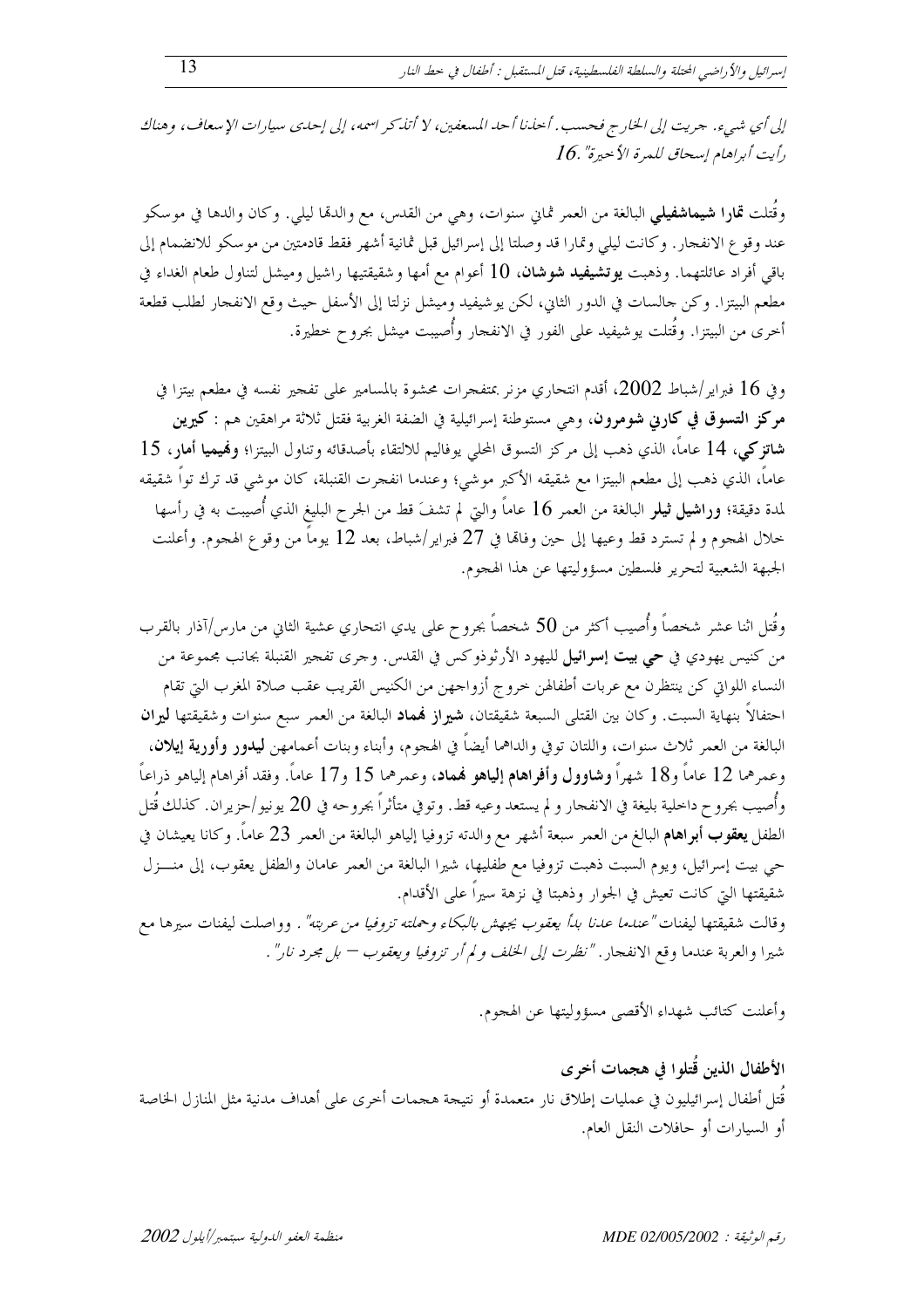كانت **شاهٰفت باس** في الشهر العاشر من عمرها عندما أطلق قناص فلسطيني النار عليها وهي بين ذراعي والدها من تل مقابل لمدخل مستوطنة أبراهام أفينو الإسرائيلية في الخليل في 26 مارس/آذار 2001. وفي 16 أغسطس/آب 2002، أعلن جيش الدفاع الإسرائيلي أمام وسائل الإعلام أنه ألقبي القبض على الرجل المسؤول عن قتلها.

أصيب **يهودا شوهام البالغ من العمر حمسة أشهر** من مستوطنة شيلو الإسرائيلية في الضفة الغربية بجروح خطيرة في رأسه بحجر ألقاه فلسطينيون عبر الزجاج الأمامي لسيارة عائلته بالقرب من منـــزله في 5 يونيو/حزيران 2001. وأصيب بتلف شديد في الدماغ وظل فاقد الوعي وموصولاً بجهاز التنفس في المستشفى الذي توفي فيه في 11 يو نيو /حز ير ان .

وقتل مراهقان هما **شوشانا بن يشاي** البالغة من العمر 16 عاماً **ومناشي ريجيف** البالغ من العمر 14 عاماً، في 4 نوفمبر/تشرين الثاني 2001 عندما أطلق مسلح ينتمي إلى الجهاد الإسلامي النار على حافلة ركاب عند تقاطع التل الفرنسي في شمال القدس. وأُصيب خمسة وأربعون شخصاً بجروح في الهجوم.

وقُتلت أ**فيا مالكا** وهي طفلة عمرها تسعة أشهر على أيدي فلسطينيين اثنين أطلقا النار وألقيا قنابل يدوية على السيارات والمارة في نتانيا في 9 مارس/آذار 2002. وقُتل شخص آخر وأُصيب حوالي 50 شخصاً بجروح، بعضها خطرة. وأعلنت كتائب شهداء الأقصى مسؤوليتها عن الهجوم.

وفي 27 إبريل/نيسان 2002، هاجم ثلاثة رحال مسلحين سكان أدورا، وهي مستوطنة إسرائيلية مقامة في الضفة الغربية. وفي غرفة نوم أحد المنازل قتل مسلح **دانييل شفي** البالغة من العمر خمس سنوات (الصورة) بينما كانت مختبئة تحت السرير وأصاب أمها شيري وشقيقيها أورييل البالغ من العمر أربعة أعوام وإلياد البالغ من العمر عامان بجرو ح. وفي مكان آخر من المستوطنة، قتلوا أيضاً ثلاثة راشدين. وأعلنت كتائب عز الدين القسام (الجناح العسكري لحماس) مسؤوليتها عما وصفته "بعملية بطولية وجريئة".(17)

المبادئ التي تُحظرِ استهداف الأطفال وسواهم من المدنيين

من المبادئ الأساسية للقانون الإنسان الدولي وحوب أن تميز الأطراف المشاركة في النـــزاع في جميع الأوقات بين المدنيين (ومنهم الأطفال) والمقاتلين وبين الأهداف المدنية والأهداف العسكرية. ولا يُسمح باستهداف المدنيين، أي الأشخاص الذين ليسوا أعضاء في القوات المسلحة التابعة لأي من الطرفين. وهذا المبدأ، المعروف بمبدأ التمييز، يشكل قاعدة أساسية في القانون الإنساني الدولي العرفي، ملزمة لجميع أطراف النـــزاعات المسلحة، سواء كانت دولية أو غير  $(18)$ .دولية

وتدين منظمة العفو الدولية من دون تحفظ جميع الهجمات التي تشن على الأطفال، وكذلك على جميع المدنيين، أياً تكن القضية التي يقاتل الجناة من أحلها، وأياً يكن المبرر الذي يسوقونه لأفعالهم. ويتعارض استهداف المدنيين أياً كانت أعمارهم والاستهتار عصيرهم مع المبادئ الأساسية للإنسانية التي يجب أن تُطبق في جميع الظروف وفي جميع الأوقات.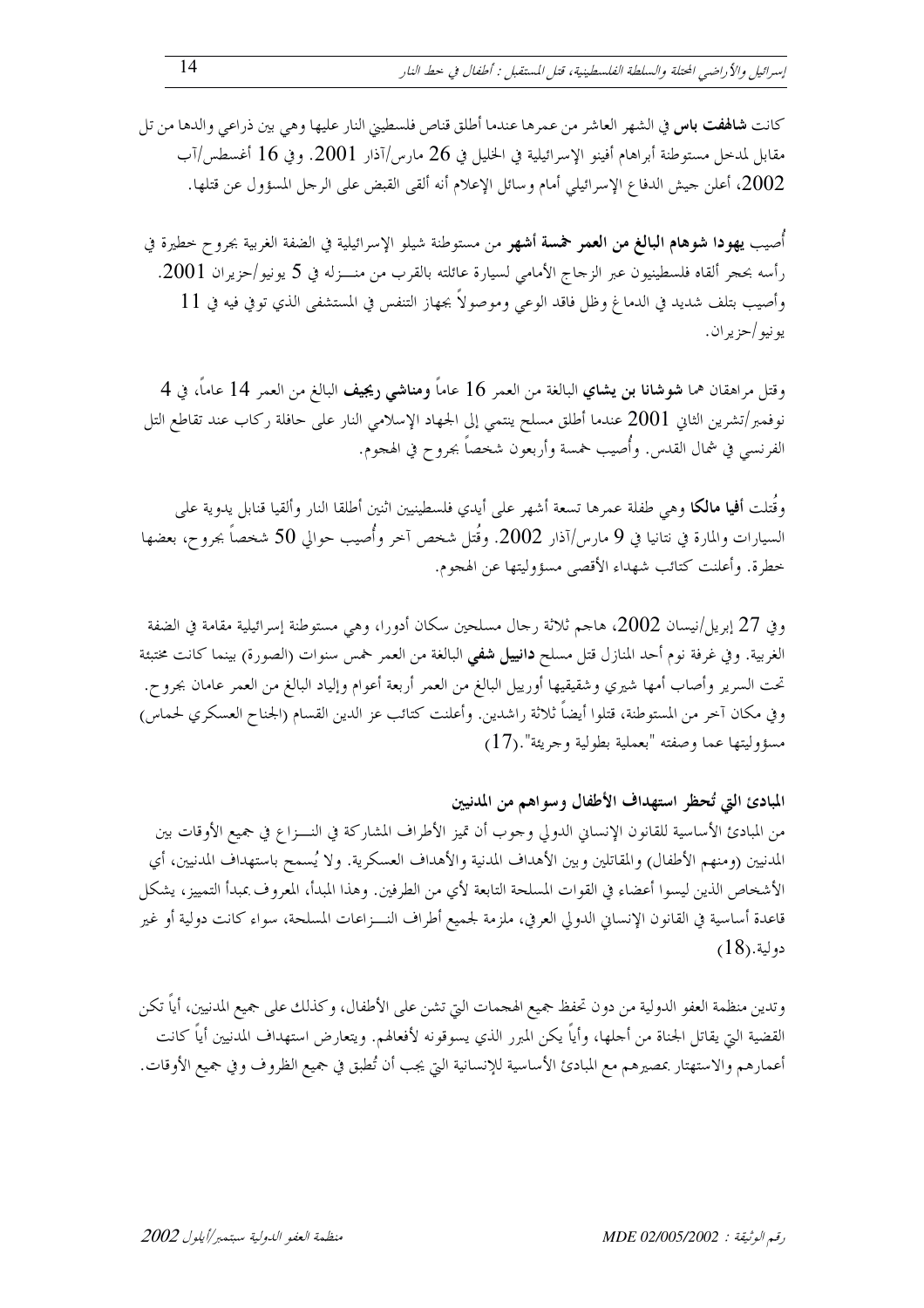الالتز امات المترتبة على إسرائيل كدولة احتلال ترد القواعد المتعلقة بدولة الاحتلال في اتفاقية جنيف الرابعة بشأن حماية الأشخاص المدنيين في وقت الحرب والصادرة في العام 1949 والتي تشكل إسرائيل طرفاً متعاقداً أصيلاً فيها. ويستفيد الأطفال الفلسطينيون، شألهم شأن جميع سكان الأراضي المحتلة من الحماية التي توفرها لهم اتفاقية حنيف الرابعة وهم "أشخاص محميون".(17)

ورغم أن إسرائيل رفضت في الماضي تطبيق اتفاقية حنيف الرابعة على الأراضي المحتلة (الضفة الغربية بما فيها القدس الشرقية وقطاع غزة)، إلا أنه وفقاً للجنة الدولية للصليب الأحمر والأمم المتحدة والمحتمع الدولي عموماً، فإن اتفاقية جنيف الرابعة تنطبق انطباقاً كاملاً على الأراضي المحتلة ويشكل الفلسطينيون شعباً محمياً بموجب أحكام الاتفاقية.

ويترتب على إسرائيل واجبات متساوية في حماية حقوق الإنسان، بما فيها الحق في الحياة بموجب أحكام معاهدات الأمم المتحدة الرئيسية لحقوق الإنسان التي صادقت عليها والملزمة بالتمسك ها. وهي تشمل العهد الدولي الخاص بالحقوق المدنية والسياسية واتفاقية حقوق الطفل.

ومن المعايير الأخرى لحقوق الإنسان الملزمة للدول الأعضاء في الأمم المتحدة، والتي لها صلة خاصة بمعاملة الحكومة الإسرائيلية للأطفال الفلسطينيين في هذا السياق، مدونة قواعد سلوك الموظفين المكلفين بإنفاذ القوانين (مدونة قواعد السلوك) والمبادئ الأساسية بشأن استخدام القوة والأسلحة النارية من حانب الموظفين المكلفين بإنفاذ القوانين (المبادئ الأساسية).

وقد نحمت عمليات قتل عديدة للأطفال الفلسطينيين عن الاستخدام المفرط للقوة وغير المتناسب كلياً من حانب حيش الدافع الإسرائيلي. فالمادة الثانية من مدونة قواعد سلوك الموظفين المكلفين بإنفاذ القوانين تنص على أن "يحت*رم الموظفون* المكلفون بإنفاذ القوانين، أثناء قيامهم بواجباقمم الكرامة الإنسانية ويحموها ويحافظون على حقوق الإنسان لكل الأ شخاص ويوطدونما . ولا يجوز لليموظفين المكلفين بإنفاذ القوانين استعمال القوة إلا في حالة الضرورة القصوى وفي الحلهود اللازمة لأداء واحبهم."

وتوضح المادة الثالثة من مدونة قواعد السلوك بأن استخدام الأسلحة النارية يعتبر تدبيراً أقصى وتنص تحديداً على و جو ب بذل كل حهد لتلافي استعمال الأسلحة النارية، ولا سيما ضد الأطفال.

 $\,2000\,$ وقد سمحت اللوائح الإسرائيلية المتعلقة باستخدام الأسلحة النارية قبل الانتفاضة الحالية التي بدأت في العام باستخدام الأسلحة النارية غير المميتة لتفريق المظاهرات أو إلقاء القبض على المشبوهين. وقبل الانتفاضة، رد الجنود الإسرائيليون على الأطفال الفلسطينيين الذين تظاهروا وغالباً ما ألقوا الحجارة بإطلاق رصاص معدني مطلبي بالمطاط عليهم وهذه الرصاصات مميتة، وبخاصة من مسافة قريبة؛ وهي تتألف من أساس معدني ثقيل مطلى بطبقة رقيقة من المطاط أو البلاستيك الصلب ولديها قوة اختراقية كبيرة.

وبحسب أنظمة جيش الدفاع الإسرائيلي ولوائحه، فهي ليست مخصصة للاستعمال من مدى قريب ولا يجوز إطلاقها إلا على الأطراف السفلية. ويحظر صراحة استعمالها ضد الأطفال. لكن جيش الدفاع الإسرائيلي استخدم هذا النوع من الرصاص بصورة منتظمة ضد المتظاهرين الأطفال من مسافات أقرب كثيراً من الحد الأدبي المسموح به وقدره 40 متراً، ويشير نمط الجروح إلى أن ممارسة حيش الدفاع الإسرائيلي لم تتمثل في التسديد نحو أرحل المتظاهرين لأن الأغلبية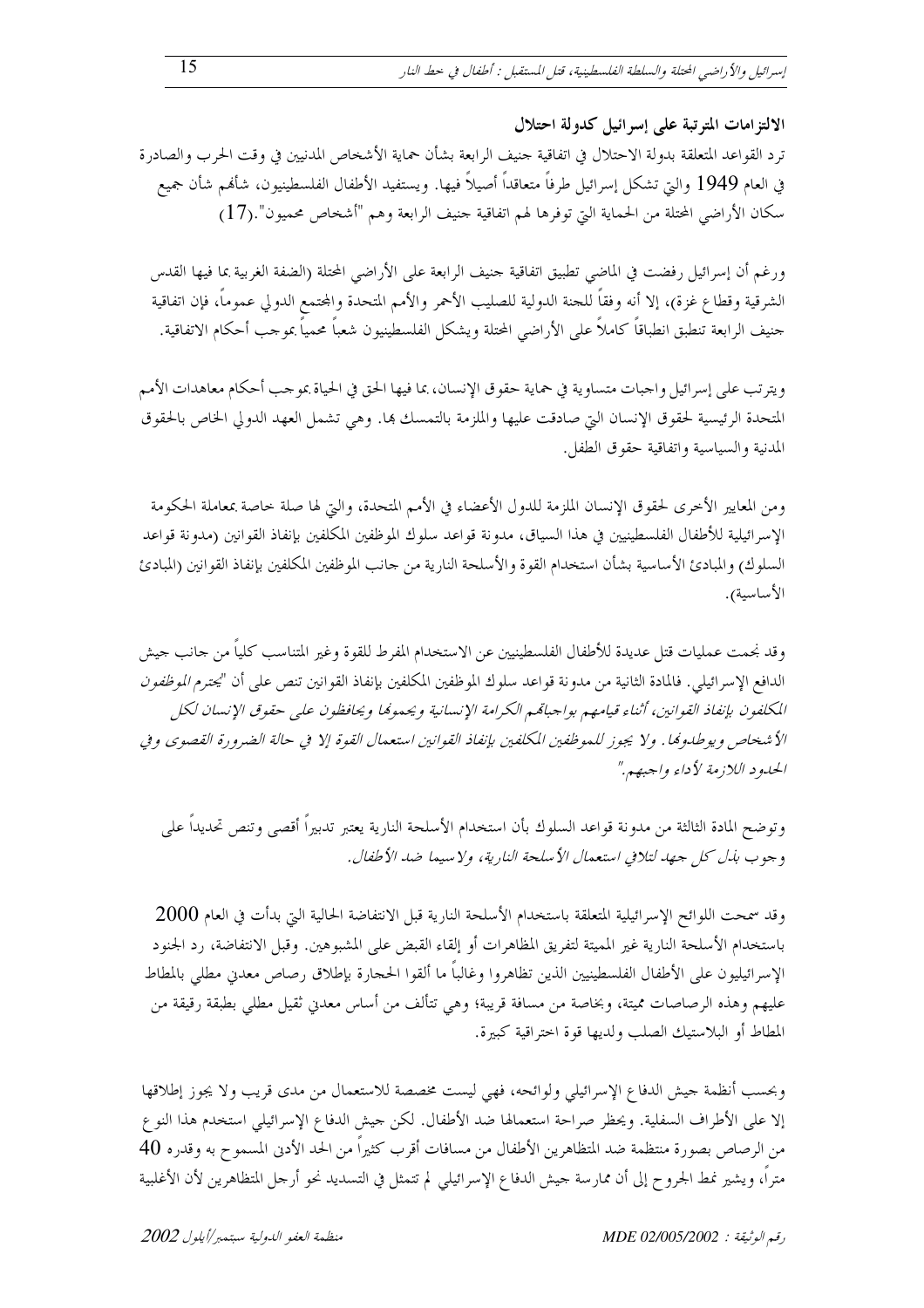العظمى من الإصابات التي لحقت بالأطفال نتيجة استعمال الرصاص المطلي بالمطاط كانت في الجزء العلوي من الجسد و في الرأس.

وليس واضحاً ما هي الأنظمة الحالية المتعلقة باستعمال الأسلحة النارية، لأن السلطات الإسرائيلية رفضت الإفصاح عنها بُعيد اندلاع الانتفاضة.(18) ويبين نمط الجروح التي أُصيب ها الأطفال الفلسطينيون وسواهم بأنه اعتباراً من الأيام الأولى للانتفاضة مباشرة، استخدم جيش الدفاع الإسرائيلي الذخيرة الحية فضلاً عن الرصاص المعدني المطلي بالمطاط، وأنه زاد بشكل حاد من استخدام الذخيرة الحية بسرعة بالغة. كذلك لاحظت وكالة الغوث والأشغال التابعة للأمم المتحدة (الأونروا) حدوث ارتفاع مطرد في الجروح الناجمة عن الذحيرة الحية منذ 1 أكتوبر/تشرين الأول 2000، بعد ثلاثة أيام من بداية الانتفاضة الفلسطينية، وحدوث تراجع مواز في استعمال الرصاص المطلي بالمطاط.

وليس واضحاً ما هي التعليمات، في حال وجودها، التي أُعطيت لجنود جيش الدفاع الإسرائيلي حول استهداف الأطفال. بيد أن العدد الكبير من الأطفال الذين قُتلوا وجُرحوا على يد حيش الدفاع الإسرائيلي في جميع الأراضي المحتلة في السنتين الماضيتين وحقيقة أن معظم الأطفال الذين قُتلوا أو جُرحوا أُصيبوا في الرأس أو الجزء العلوي من الجسد تظهر أنه عبر استخدامه للأسلحة النارية ضد الأطفال الفلسطينيين، انتهك جيش الدفاع الإسرائيلي بثبات المعايير الدولية التي تنظم استخدام القوة والأسلحة النارية.(19)

الالتزامات المترتبة على الجماعات المسلحة الفلسطينية والسلطة الفلسطينية اعترفت الجمعية العامة للأمم المتحدة بشرعية كفاح الشعوب ضد الهيمنة الاستعمارية والأحنبية أو الاحتلال الأحنبي في ممارسة حقها في تقرير المصير والاستقلال.(20) لكن كما ذكرنا أعلاه يحدد القانون الدولي معايير السلوك الإنساني المنطبقة على كل من القوات التابعة للدولة والجماعات المسلحة ويقتضى استخدام القوة وفقاً لمبادئ أساسية معينة تنطبق في جميع المواقف. وبحسب ما قالته اللجنة الدولية للصليب الأحمر وهي المرجع الأهم لتفسير القانون الإنساني الدولي "كلما تم استخدام القوة المسلحة، فإن اختيار الوسائل والطرق لا يتم بلا قيود."

لذا، فإن تأكيد الجماعات المسلحة الفلسطينية أن القانون الدولى لا يفرض أية قيود على الوسائل المستخدمة في محاربة سلطات الاحتلال يتعارض مع أحد أبسط قواعد القانون الإنساني الدولي.(21)

ولا تميز الجماعات المسلحة الفلسطينية في هجماها بين الأهداف العسكرية والمدنية، عن فيهم الأطفال. وتتضمن أسباها المعلنة لاستهداف المدنيين الإسرائيليين : ألها لا تملك وسائل أحرى لمحاربة سلطة محتلة تملك أحد أكثر الجيوش تطوراً وأقواها في العالم"(22)؛ وأن الدين والقانون الدولي يجيزان استعمال أية وسيلة لمقاومة الاحتلال؛ وألها تنتقم من إسرائيل لقتلها أعضاء في الجماعات المسلحة والفلسطينيين عموماً؛ وأن الهجمات التي تُشن بلا تمييز أو الهجمات التي تشن ضد المدنيين هي الطريقة الوحيدة التي يمكنها ها التأثير على خصم أقوى منها بكثير؛ وأن الإسرائيليين عموماً أو المستوطنين تحديداً ليسوا مدنيين.

لكن لا يمكن لأية انتهاكات يرتكبها الجيش الإسرائيلي، أياً كان حجمها أو خطورقما، أن تبرر أبداً استهداف الأطفال الإسرائيليين أو أي مدنيين آحرين وقتلهم على أيدي الجماعات الفلسطينية. وهناك حظر مطلق على استهداف المدنيين ولا يمكنها أن تنحى حانباً واحب احترام هذا المبدأ لأن إسرائيل تقاعست عن احترام الالتزامات المترتبة عليها.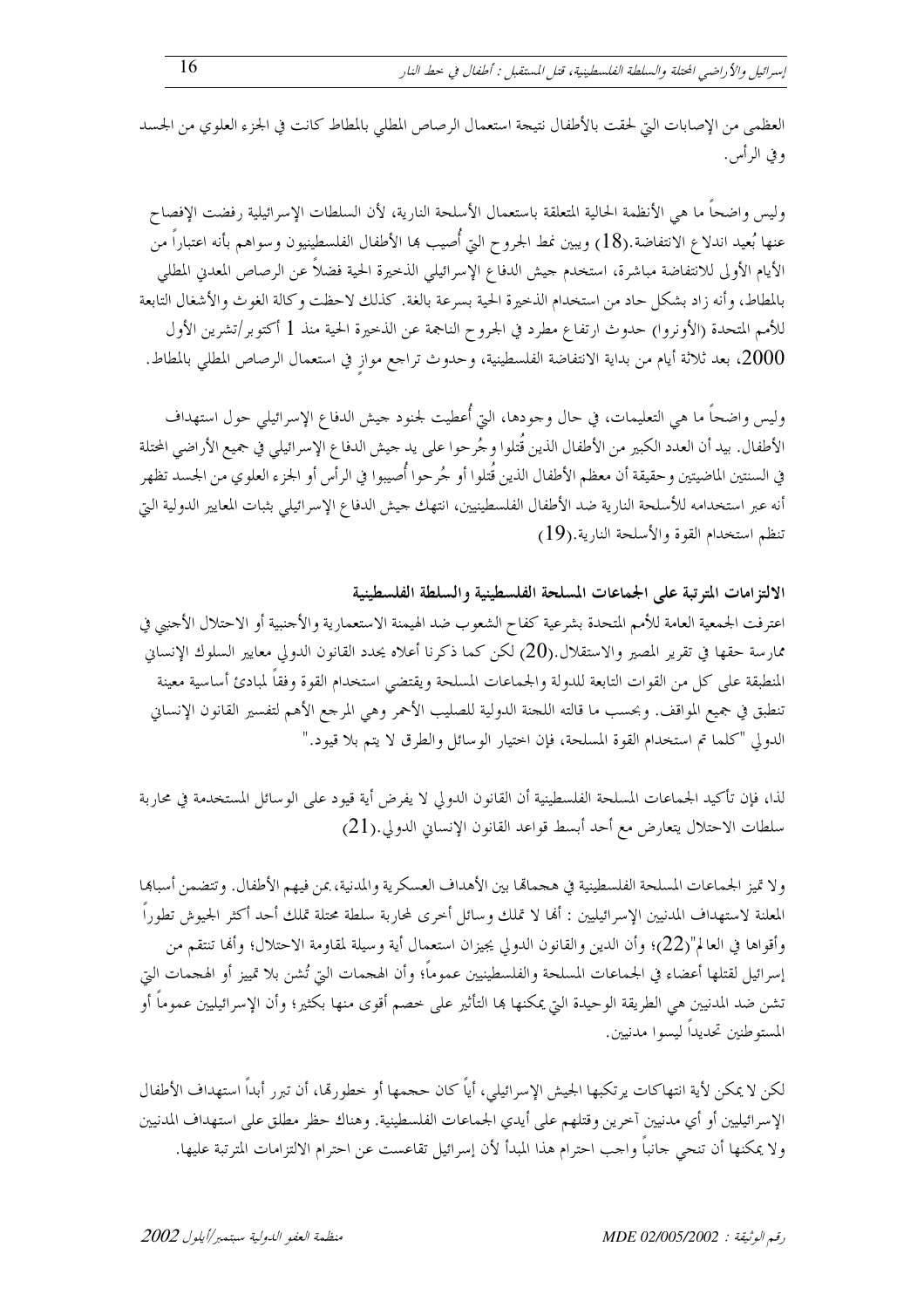ورغم عدم وجود دولة فلسطينية، إلا أنه يترتب على السلطة الفلسطينية أيضاً واحب التقيد بالمبادئ المذكورة أعلاه لحماية المدنيين. وقد أُعيقت قدرها على ممار سة السيطرة على الجماعات المسلحة جراء التدمير المنهجي من حانب جيش الدفاع الإسرائيلي للمنشآت الأمنية للسلطة الفلسطينية، وبالقيود التي تفرضها إسرائيل على التنقلات والأنشطة؛ لكن هذا لا يُقلل بأي شكل من واحب السلطة الفلسطينية في ممارسة كل حهد ممكن واتخاذ تدابير محسوسة لمنع الجماعات المسلحة الفلسطينية وأفراد قواقما الأمنية من شن هجمات ضد المدنيين الإسرائيليين في الأراضى المحتلة وإسرائيل.

### واجب حماية حقوق جميع الأطفال

يُستمَد مفهوم الحقوق الخاصة للطفولة من الإقرار الشامل (العالمي) بأن الأطفال بسبب عدم نضوجهم الجسدي والعاطفي يعتمدون على عائلتهم والمحتمع، وبصورة أعم على هياكل السلطة السياسية والاقتصادية للراشدين لضمان ر فاهيم.

وتكفل المعايير الدولية حماية الأطفال من جميع أشكال العنف، أياً كان سببها وأياً كان مرتكبها. وتقدم اتفاقية حقوق الطفل نقطة مرحعية شاملة لحقوق الطفل في مجموعة واسعة من المواقف.(23)

وقد صادقت دولة إسرائيل على اتفاقية حقوق الطفل في العام 1991، وبالتالي فهي ملزمة باحترام الحقوق الواردة فيها وضمالها بالنسبة لكل طفل داحل في ولايتها القضائية بلا تمييز من أي نوع كان.(24) وعليه، يترتب على إسرائيل واحب منح الأطفال الفلسطينيين الحقوق والحماية ذاقما التي يتمتع ها أطفال إسرائيل. لكن على صعيد الممارسة العملية لا تحترم السلطات الإسرائيلية هذا الواحب. ولا يُمنح الأطفال الفلسطينيون الذين يعيشون في الأراضي المحتلة الدرجة ذاقما من الحماية الممنوحة لأطفال إسرائيل، ليس هذا وحسب، بل إفمم يتعرضون في الواقع لانتهاكات جسيمة على يد حيش الدفاع الإسرائيلي وسواه من القوات الأمنية الإسرائيلية. وفي التقرير الذي قدمته إلى لجنة حقوق الطفل التابعة للأمم المتحدة (25)، لم تُدرج الحكومة الإسرائيلية أية معلومات عن أوضاع الأطفال الفلسطينيين في الأراضي  $(26)$ .المحتلة

وبما أنه لا توحد دولة فلسطينية، لم تصادق السلطة الفلسطينية على اتفاقية حقوق الطفل، لكنها أعلنت بصورة متكررة التزامها بتنفيذ أحكام هذه الاتفاقية.(27) وعلى أية حال، وبصرف النظر عن هذا الالتزام المعلن، يترتب على السلطة الفلسطينية واحب التقيد بالأحكام المذكورة أعلاه للقانون الدولى واتخاذ التدابير الضرورية لضمان احترام الأطفال وسواهم من المدنيين وحمايتهم.

### ظاهرة الإفلات من العقاب كعامل يساهم في التشجيع على قتل الأطفال

ظهر نمط قتل الأطفال الذي أصبح راسخاً وواسع الانتشار للغاية حلال العامين الماضيين على خلفية إفلات مرتكبي هذه الجرائم من العقاب طوال سنوات عديدة قبل اندلاع الانتفاضة الحالية. وبين العامين 1987 و2000، وهي السنوات الثلاث عشرة التي سبقت بداية الانتفاضة الراهنة، قُتل نحو 280 طفلاً فلسطينياً، معظمهم على يد جيش الدفاع الإسرائيلي وبعضهم على أيدي المستوطنين الإسرائيليين في الأراضي المحتلة. وفي الفترة ذاتما قُتل 18 طفلاً إسرائيلياً على أيدي الفلسطينيين معظمهم في إسرائيل وبعضهم في الأراضي المحتلة. وقد مُنح المسؤولون عن اقتراف هذه الجرائم حصانة من العقاب بصورة ثابتة.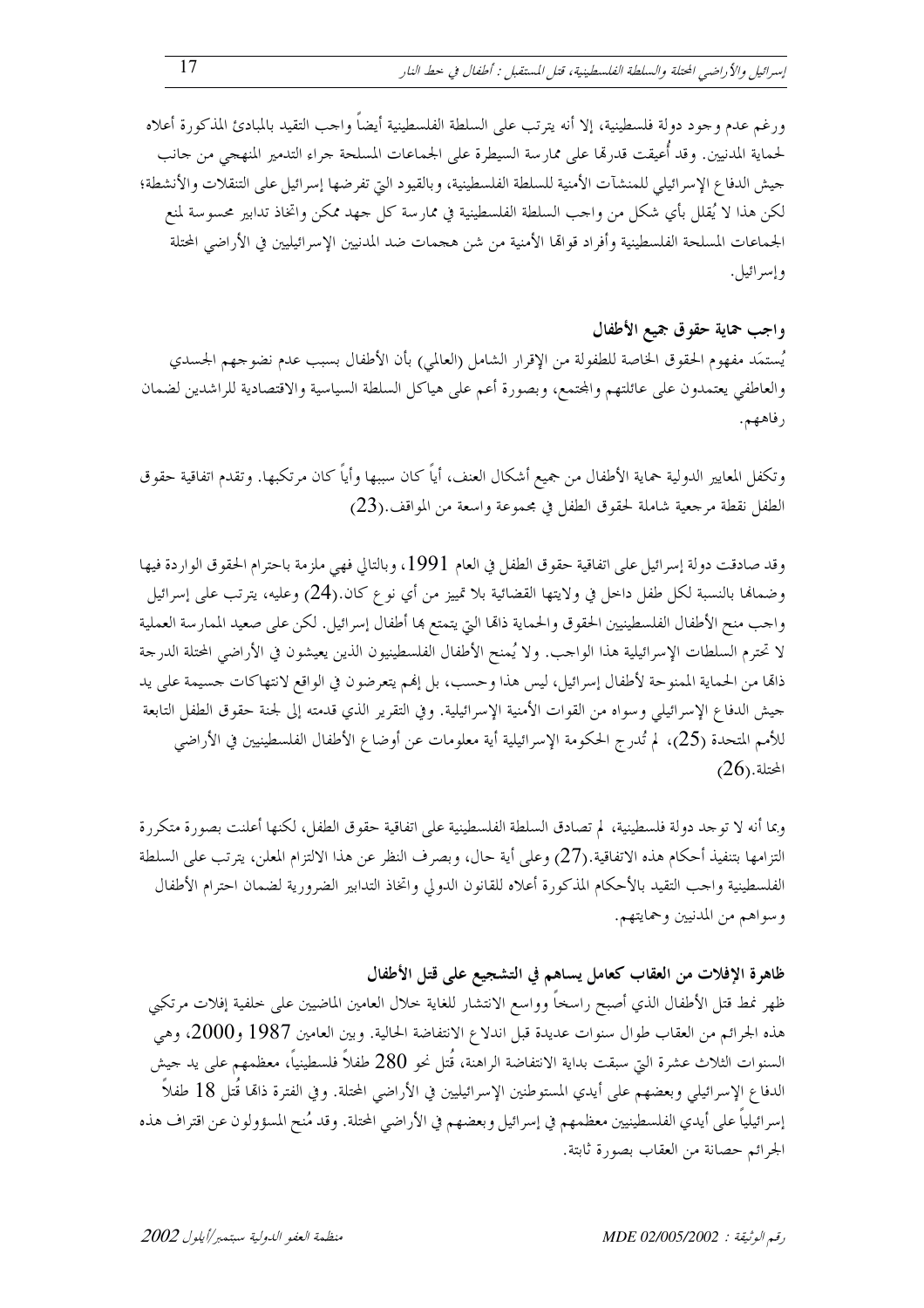وفي الأغلبية العظمى من الحالات، لم تجر السلطات الإسرائيلية تحقيقات كافية، و لم يُقدَّم الجنود والمستوطنون الإسرائيليون الذين كانوا مسؤولين عن قتل الأطفال الفلسطينيين إلى المحاكمة. وحتى في الحالات القليلة التي حوكم فيها إسرائيليون بتهمة قتل أطفال فلسطينيين، لم تكن الأحكام التي صدرت عليهم متناسبة مع حطورة الجريمة التي ارتكبوها. فعلمي سبيل المثال، في يناير/كانون الثاني 2001، حكمت محكمة المقاطعة في القدس علمي رجل إسرائيلي عمره 37 عاماً بأداء حدمة احتماعية لمدة ستة أشهر لقتله طفلاً فلسطينياً عمره 11 عاماً. وفي الوقت ذاته، حُكم على امرأة فلسطينية عمرها 18 عاماً بالسجن لمدة ست سنوات ونصف السنة لطعنها مستوطناً إسرائيلياً وإصابته بجروح، وهي جريمة ارتكبتها عندما كان عمرها 15 عاماً.(28)

كذلك استفاد الفلسطينيون الذين كانوا مسؤولين عن مقتل الأطفال الإسرائيليين بعد إنشاء السلطة الفلسطينية في العام 1993 من ظاهرة الإفلات من العقاب. ففي منتصف وأواخر التسعينيات، اعتقلت السلطة الفلسطينية مئات الأشخاص، ومن ضمنهم أعضاء في جماعات مسلحة ومناصرين لها، مثل حماس والجهاد الإسلامي، تتحمل أجنحتها العسكرية مسؤولية قتل أطفال إسرائيليين. لكن هذه الاعتقالات غالباً ما كان دافعها الاعتبارات السياسية الهادفة إلى حنق المعارضة للسلطة الفلسطينية وسياساقما أو الاستحابة للضغط الإسرائيلي والدولي لاتخاذ إحراءات ضد الجماعات المسلحة وليس الحرص الحقيقي على تقديم مرتكبي الجرائم الخطيرة إلى العدالة.(29) وغالباً ما تم احتجاز المعتقلين من دون تممة أو حو كموا أمام محكمة أمن الدولة في إجراءات قانونية انتهكت المعايير الدولية للمحاكمات العادلة، لكن لم تتم مقاضاهم عن قتل الأطفال الإسرائيليين أو سواهم من المدنيين.

ومنذ اندلاع الانتفاضة الراهنة وطوال العامين الماضيين اتخذت مشكلة الإفلات من العقاب أبعاداً غير مسبوقة. وقد حلصت منظمات حقوق الإنسان الإسرائيلية والفلسطينية والدولية التي أجرت أبحاثاً حول عمليات قتل المدنيين عموماً والأطفال تحديداً وسجلتها، حلصت جميعها إلى أن ظاهرة الإفلات من العقاب مشكلة واسعة الانتشار وعميقة الجذور تُسهم في تشجيع مرتكبي هذه الجرائم على مواصلة مثل هذه الممارسات. وقد أيد الخبراء العسكريون والشرطيون الذين شاركوا في التحقيقات التي أحرقما منظمة العفو الدولية هذه النتيجة.

#### ظاهرة الإفلات من العقاب في سياق الانتفاضة الراهنة

أبلغ مسؤولو الحكومة الإسرائيلية وحيش الدفاع الإسرائيلي منظمة العفو الدولية أن الجنود لا يستخدمون القوة المميتة إلا عندما يتصدون للمهاجمين الفلسطينيين الذين يشكلون تمديداً لأرواحهم وفقط عندما يستطيعون تحديد مصدر النيران بدقة. وشددوا على أنه يتم بذل كل جهد ممكن للحد من الإصابات في صفوف المدنيين من حلال وسائل وطرق يستخدموها في ردهم. لكن هذه المزاعم لا تعكس الملابسات المحيطة بقتل الأطفال والتي جرى توثيقها في هذا التقرير وسواه من التقارير التي أصدرها منظمة العفو الدولية وغيرها من المنظمات. كما أن هذه المزاعم لا تؤيدها الحوادث المتكررة والمتواصلة لعمليات إطلاق النار المتهورة على الأطفال والمدنيين الآخرين التي يقوم بما حيش الدفاع الإسرائيلي والتي شهدها مندوبو منظمة العفو الدولية والمنظمات الأخرى.

ويشير العدد الهائل من الأطفال الذين قُتلوا وجُرحوا والظروف التي تعرضوا فيها للهجمات (كما وصفناها في الجزء السابق) إلى أنه في أغلب الأحيان لم يبذل حيش الدفاع الإسرائيلي جهداً يذكر لتفادي إيذاء الأطفال. ونظراً للمستوى العالي للمعلومات الاستخبارية التي يملكها جيش الدفاع الإسرائيلي حول الأراضي المحتلة، كما يزعم هو نفسه وكما يتبين من دقة بعض العمليات التي نفذها، فإنه من الصعب الزعم بأن الذين أمروا بتنفيذ بعض الهجمات التي شنها حيش الدفاع الإسرائيلي على المناطق السكنية المكتظة وخططوا لها واعتمدوها لم يتوقعوا أن يتعرض الأطفال لخطر الموت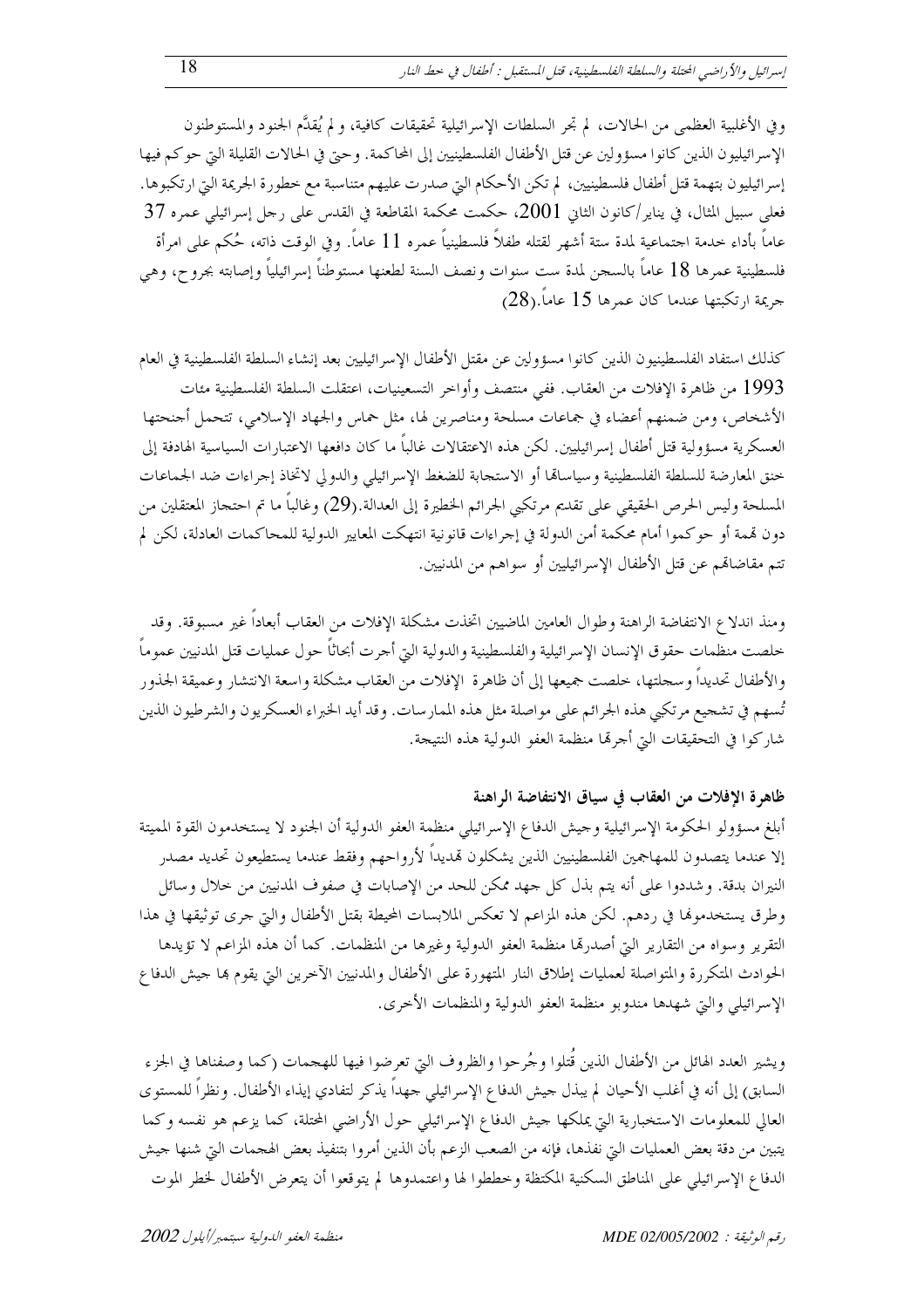والإصابة بجروح حلال هذه العمليات. وإن استخدام قذائف الدبابات أو القصف الجوي أو العبوات الناسفة في مناطق سكنية مكتظة في قطاع غزة، الذي يشكل أحد أكثر الأماكن كثافة سكانية في العالم، حيث إن معظم السكان هم من الأطفال، ينطوي على احتمال كبير حداً بإلحاق الأذي بالمدنيين، بمن فيهم الأطفال. وبالتالي فإن مزاعم المسؤولين الإسرائيليين في مثل هذه الحالات، بأنه تم توحيي درجة كافية من الحذر لعدم إيذاء الأطفال وبأن الإصابات في صفوف المدنيين وقعت عن طريق الخطأ، تبدو غير صادقة — لاسيما عندما يتكرر حدوث النمط ذاته من "الخطأ" وعندما لا يتم التحقيق في الحوادث التي أسفرت عن مقتل أطفال.

ولا يُعرف عن إجراء أي تحقيق قضائي في أي من حالات قتل الأطفال الفلسطينيين على يد حيش الدفاع الإسرائيلي في الأراضي المحتلة. وفي بعض الحالات صرح مسؤولو الحكومة الإسرائيلية علناً بأنه سيتم إجراء تحقيق. ولوحظ ذلك في الحالات التيّ استقطبت درجة كبيرة من الاهتمام الدولي، مثل حالات إيمان حجو أو حكمت المللالحة أو الأخوة الإسطل أو قصف غزة — التي وردت تفاصيلها في الصفحات 5 و7 و8 و4 على التوالي لكن حتى في الحالات التي قُدمت فيها هذه الالتزامات، فإن شهود العيان أو الأشخاص الذين أُصيبوا مع الضحايا والذين كان من المكن أن يقدموا معلومات قيمة إلى أي تحقيق حول الحادثة لم تجر السلطات الإسرائيلية مقابلات معهم أو حتى تتصل بمم بعد مضي عدة شهور على وقوع الحادثة ولا يُعرف بأنه تم فتح أية تحقيقات قضائية.

وقد كررت منظمة العفو الدولية إثارة بواعث قلقها مع مسؤولين من الحكومة الإسرائيلية وحيش الدفاع الإسرائيلي إزاء عدم التحقيق في عمليات قتل الأطفال وسواهم من المدنيين ومنح الحصانة من العقاب إلى المسؤولين عن اقتراف هذه الجرائم. وفي ردودهم، زعم المسؤولون الإسرائيليون بثبات أنه لا ضرورة لإجراء تحقيقات في الوضع الراهن للنـــزاع المسلح. وفي احتماع مع مندوبي منظمة العفو الدولية عُقد في 16 يناير/كانون الثاني 2001، قال رئيس الدائرة القانونية في حيش الدفاع الإسرائيلي أنه "لا يجري أي حيش تحقيقات في العمليات الحربية". وفي احتماع آخر مع ممثلي حيش الدفاع الإسرائيلي عُقد في 14 مايو/أيار 2002، أُبلغ مندوبو منظمة العفو الدولية أنه "لا حاجة لإحراء تحقيقات. وإننا ارتكبنا أخطاء تسببت بوقوع إصابات في كلا الجانبين، لكن لم يتم قتل أي فلسطيني عمداً". وفي 5 أغسطس/آب 2002، أبلغ نائب مدير شعبة حقوق الإنسان في وزارة الخارجية الإسرائيلية مندوبي منظمة العفو الدولية أنه "في النـــزاع المسلح لا تُفتح التحقيقات إلا إذا اشتُبه بحدوث خطأ … وعادة لا تُفتح التحقيقات إلا إذا عُمِ فِ أنه كانٍ متعمداً.

وإن تأكيد السلطات الإسرائيلية بأنه في أوضاع النـــزاع المسلحة لا ضرورة لفتح تحقيقات في عمليات قتل المدنيين يتعارض مع الالتزامات المترتبة على إسرائيل بموجب المعاهدات الدولية لحقوق الإنسان التي تشكل إسرائيل دولة طرفاً فيها، والتي تتضمن مواد لا يمكن الانتقاص منها، حتى "في حالات الطوارئ الاستثنائية التي تتهدد حياة الأمة" .(30)

وإن إصرار السلطات الإسرائيلية على عدم ضرورة إجراء تحقيقات– بعد مقتل أكثر من 250 طفلاً والمئات من المدنيين الآخرين على يد حيش الدفاع الإسرائيلي في أقل من عامين — وحقيقة أن أولئك الذين قتلوا الأطفال، سواء في حوادث إلقاء الحجارة أو المظاهرات، أو عمليات إطلاق النار بصورة متهورة أو قصف المناطق السكنية لم يُقدَّموا إلى العدالة، قد ساهمت دون شك في استعداد الجنود الإسرائيليين للجوء إلى الاستخدام غير القانويي والمفرط للقوة المميتة.

ومن حانبها، لا تسعى الجماعات الفلسطينية المسلحة إلى إخفاء حقيقة استهدافها للمدنيين، بمن فيهم الأطفال، وتعلن عموماً مسؤوليتها عن الهجمات التي تشنها. وفي حالات عديدة، ومن ضمنها معظم الهجمات التي قُتل فيها عدد كبير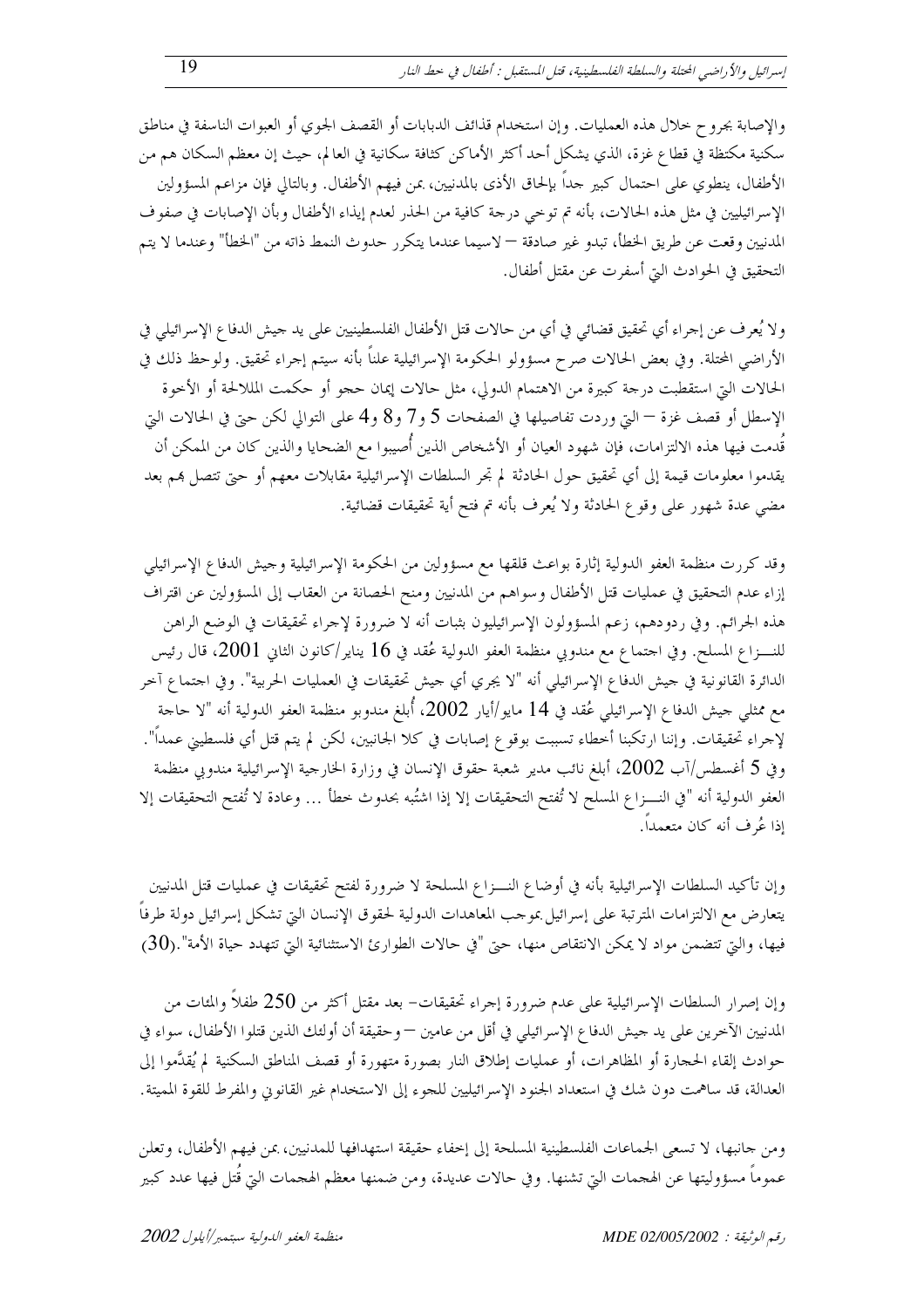من الأطفال، قُتل مرتكبو الهجمات أنفسهم (في هجمات انتحارية) أو قُتلوا على يد جيش الدفاع الإسرائيلي خلال الهجوم أو بعد فترة قصيرة من وقوعه. وفي حالات أخرى، استطاع منفذو الهجمات أن يلوذوا بالفرار. وكما ورد قُتل بعضهم فيما بعد على يد قوات الأمن الإسرائيلية أو ألقى القبض عليهم وما زال آخرون طلقاء.

ومن حانبها تقاعست السلطة الفلسطينية بثبات عن اتخاذ الخطوات الضرورية لاعتقال المسؤولين عن قتل الأطفال وغيرهم من المدنيين الإسرائيليين. وكررت السلطة الفلسطينية مزاعمها بأن القدرة العملياتية لقواقمما الأمنية قد ضعفت إلى حد كبير نتيجة القصف والتدمير المنهجي من حانب حيش الدفاع الإسرائيلي لمقرات قيادة قوالها الأمنية ومنشآها واستهداف أفراد هذه القوات والقيود المفروضة على تحركالها.(31) كذلك قالت إنه إذا كانت قوات ا لأمن الإسرائيلية التي تملك استخبارات وأحهزة متفوقة وحرية كاملة في الحركة لا تستطيع تحديد مكان وحود الفلسطينيين المطلوبين وإلقاء القبض عليهم، فليس من المنطق في شيء أن تتوقع من قوات الأمن الفلسطينية أن تكون قادرة على القيام بذلك.(32)

ورداً على الضغط الإسرائيلي والدولي المتزايد عليها، زعمت السلطة الفلسطينية ألها "بذلت حهوداً بنسبة مائة في المائة" لمنع وقوع العمليات الإرهابية" وتشير إلى "اعتقالها مئات الأشخاص المشتبه في انتهاكهم لوقف إطلاق النار" وحظر المنظمات شبه العسكرية ومنع تحويل الأموال إليها.

ومن غير الممكن التحديد على وجه اليقين إلى أي مدى يعود تواصل الهجمات التي تشنها الجماعات المسلحة المتمركزة في المناطق الخاضعة للولاية القضائية للسلطة الفلسطينية وازدياد وتيرتما إلى ضعف البني الأمنية للسلطة الفلسطينية نتيجة الهجمات التي شنها جيش الدفاع الإسرائيلي على المنشآت الأمنية ومراكز الاعتقال الفلسطينية، أو إلى تواطؤ أو تقاعس المسؤولين الفلسطينيين وأفراد قوات الأمن المتعاطفين مع الجماعات المسلحة، أو إلى المستوى العالي للدعم الشعبي الذي تتمتع به هذه الجماعات المسلحة. وتشير الأدلة المتوافرة إلى أن كل عامل من هذه العوامل يشكل عنصراً يساهم في تصعيد الموقف في المناطق الخاضعة للولاية القضائية للسلطة الفلسطينية وفي انتشار ظاهرة الإفلات من العقاب.

وأياً يكن تأثير هذه العوامل على قدرة السلطة الفلسطينية على ضمان احترام سيادة القانون في المناطق الخاضعة لولايتها القضائية، إلا ألها لا تقلل من واجبها في اتخاذ تدابير محسوسة لمنع وقوع الهجمات التي تشنها الجماعات الفلسطينية ضد الأطفال وغيرهم من المدنيين الإسرائيليين، وفي إجراء تحقيقات شاملة وحيادية في هذه الهجمات، وفي تقديم المسؤولين عن تنفيذها إلى العدالة وفقاً للمعايير الدولية للمحاكمات العادلة.

#### تأثير الأنماط الأخرى للانتهاكات المرتكبة ضد الأطفال

يركز هذا التقرير على قتل الأطفال باعتباره ذروة أشكال الانتهاك التي لا يمكن تصحيحها، لكن من الأهمية بمكان الملاحظة بأن الوضع الذي نشأ في السنتين الماضيتين في إسرائيل والأراضي المحتلة له تأثير بعيد المدى وسلبي على حياة الأطفال الفلسطينيين والإسرائيليين.

ومقابل كل طفل قُتل، أصيب أطفال عديدون بحروح أو تشوهات أو عاهات. ومنذ بداية الانتفاضة وحتى نماية يوليو/تموز 2002، أصيب نحو 7000 طفل فلسطيني بحروح في الهجمات التي شنها حيش الدفاع الإسرائيلي والمستوطنون الإسرائيليون، وأُصيب عشرات الأطفال الإسرائيليين بجروح على أيدي الفلسطينيين المسلحين. وقد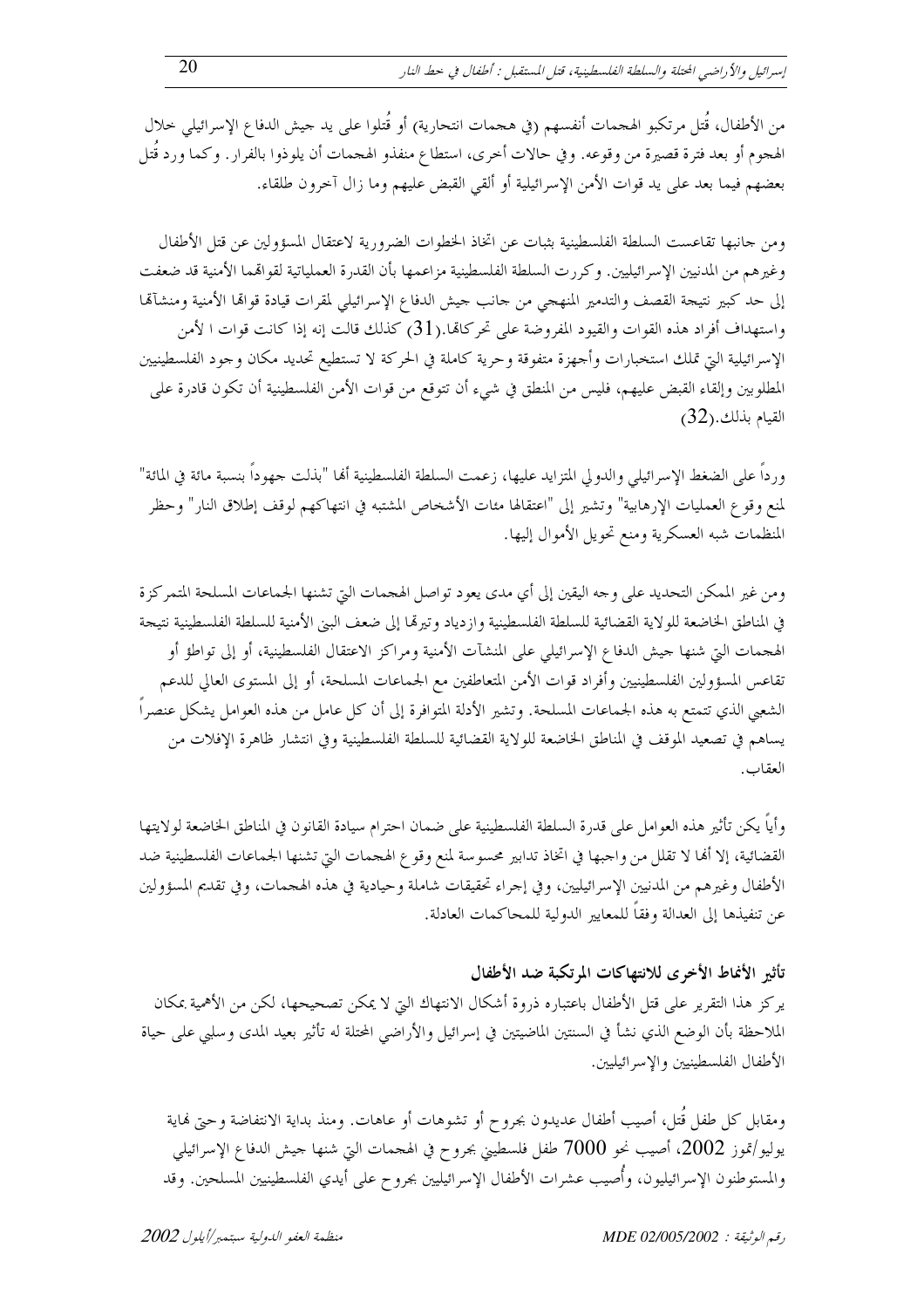أصيب الأطفال الفلسطينيون والإسرائيليون الذين نجوا من الموت أو شهدوا الانفجارات أو غيرها من الهجمات، ومن ضمنهم بعض الذين قُتل أقارهم أو أصدقاؤهم أو جرحوا، أصيبوا بصدمات نفسية شديدة قد لا يشفون منها أبداً. وفي الأراضي المحتلة، غالباً ما تعرض الأطفال الفلسطينيون لمواقف تتهدد حياقمم بالخطر، حيث يستخدم جيش الدفاع الإسرائيلي مقاتلات أف-16 النفاثة وطائرات الأباتشي المروحية والدبابات وناقلات الجند المدرعة بصورة روتينية لقصف مخيمات اللاجئين المكتظة بالسكان وسواها من المناطق المدنية. وتعرض الأطفال الإسرائيليون الذين يعيشون في المستوطنات المقامة في الأراضي المحتلة لأخطار قذائف الهاون والهجمات التي تشنها الجماعات المسلحة الفلسطينية بالأسلحة النارية على المستوطنات والطرقات المؤدية إليها.

كما ألقى جيش الدفاع الإسرائيلي القبض على عشرات الأطفال الفلسطينيين واحتجزهم بمعزل عن العالم الخارجي من دون السماح لهم برؤية عائلاڤمم وعرَّضهم للتعذيب أو سوء المعاملة، وهدم منازل الآلاف منهم. كذلك كان للحصار والإغلاق وحظر التجول وسوى ذلك من القيود التي فرضها جيش الدفاع الإسرائيلي على حركة الأشخاص والسلع في المدن والقرى الفلسطينية في جميع أرحاء الأراضى المحتلة تأثير خطير على الحياة اليومية لمئات الآلاف من الأطفال الفلسطينيين، فحد من تحصيلهم للعلم وتلقيهم للرعاية الطبية.(33) وأدت هذه التدابير إلى خسارة حادة في الدخل في كل منــــزل فلسطيني وإلى نقص في المواد الغذائية نجمت عنه زيادة في سوء التغذية وفقر الدم وأمراض أخرى.(34)

#### الخلاصات والتوصيات

ليست الحالات الواردة في هذا التقرير إلا عينة من مئات الحالات الموثقة لعمليات قتل الأطفال الفلسطينيين على يد حيش الدفاع الإسرائيلي وقتل الأطفال الإسرائيليين على أيدي الجماعات المسلحة الفلسطينية. وهي توضح نمطاً من الاستهتار المتزايد من حانب جميع الأطراف المشاركين في النـــزاع بحق الحياة لأكثر السكان المدنيين الإسرائيليين والفلسطينيين عرضة للانتهاكات.

ويجب استعادة الاحترام لحياة البشر . ولا يمكن منع قتل المزيد من الأطفال إلا إذا ظهرت عقلية جديدة بين الإسرائيليين والفلسطينيين — عقلية تقدر حياة كل طفل، حيث يتصرف جميع المشاركين في النـــزاع وفق المبادئ الأساسية للإنسانية المكرسة في القانون الدولي.

## وتدعو منظمة العفو الدولية : الحكومة الإسرائيلية إلى :

الوفاء بالالتزامات المترتبة عليها كدولة طرف في المعاهدات الدولية الرئيسية لحقوق الإنسان، ومن ضمنها اتفاقية حقوق الطفل والعهد الدولي الخاص بالحقوق المدنية والسياسية، في احترام حق جميع الأطفال في الحياة والتصرف على أساس مصلحتهم الفضلي.

إصدار أمر لقواقما المسلحة باحترام المعايير الدولية لحقوق الإنسان التي تنظم استخدام القوة والأسلحة النارية وعدم اللجوء إلى الاستخدام المميت للأسلحة النارية إلا إذا تعذر كلياً تفاديه لحماية الأرواح وعندما لا تكون الإجراءات الأقل تطرفاً كافية، وبذل كل جهد ممكن، وفق المعايير الدولية، لاستبعاد استخدام الأسلحة النارية وبخاصة ضد الأطفال.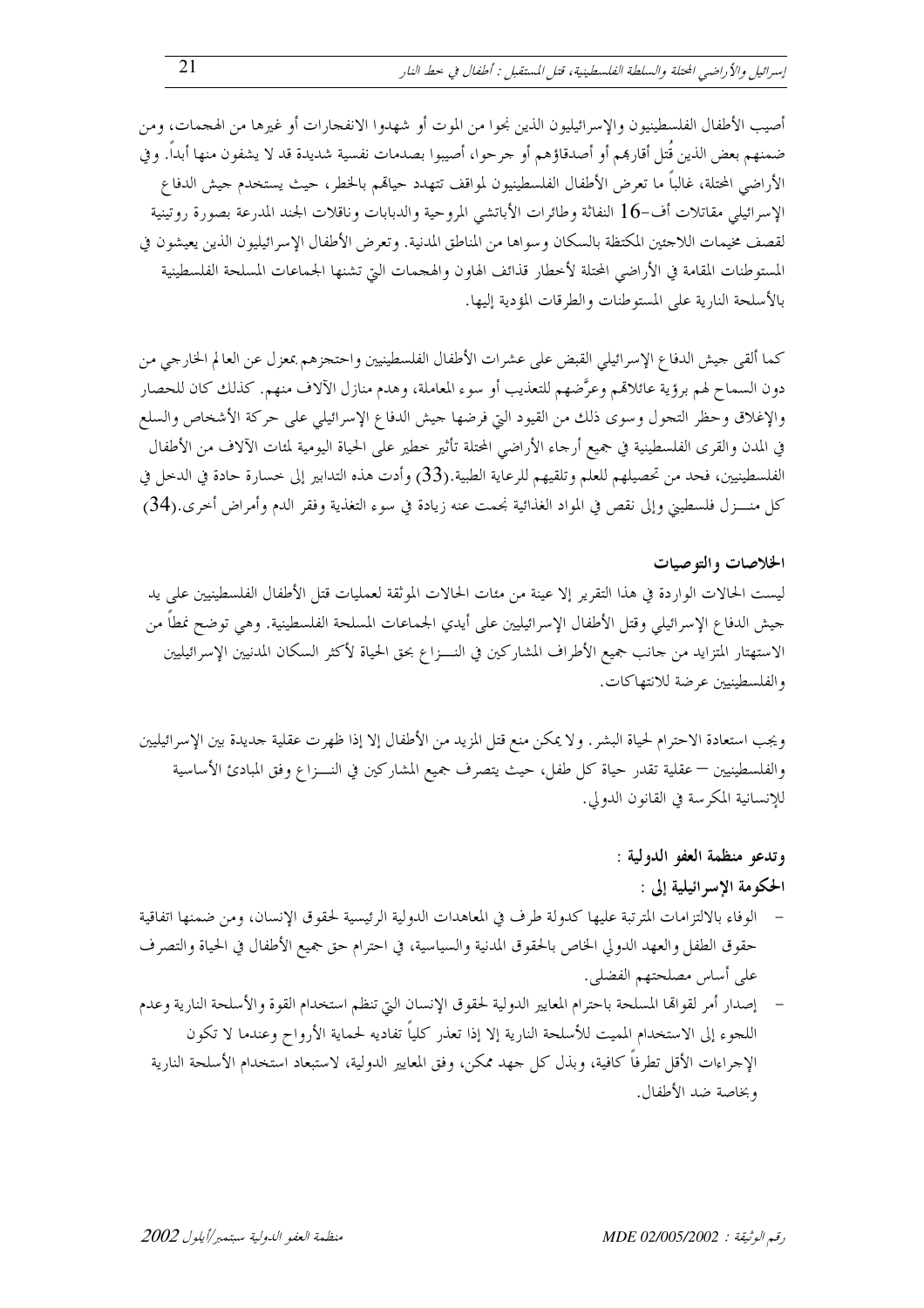- اتخاذ تدابير سريعة ومحسوسة لوضع حد لإطلاق النار المتهور والعشوائي وغير المتناسب من حانب حيش الدفاع الإسرائيلي على المناطق السكنية وضمان عدم تنفيذ عمليات حيش الدفاع الإسرائيلي على نحو يعرض بشكل متهور الأطفال وغيرهم من المدنيين لخطر الموت والإصابة بجروح.
- ضمان إجراء تحقيقات شاملة وحيادية دون إبطاء في مقتل كل طفل على يد حيش الدفاع الإسرائيلي أو المستوطنين الإسرائيليين، ونشر نتائج هذه التحقيقات على الملأ وتقديم المسؤولين عن ارتكاب هذه الهجمات غير القانونية إلى العدالة في محاكمات عادلة.
- السماح للمقرر الخاص للأمم المتحدة المعنى بعمليات الإعدام حارج نطاق القضاء أو الإعدام بإجراءات موجزة أو الإعدام التعسفي بزيارة إسرائيل والأراضي المحتلة.
	- التأكد من قيام قوالها الأمنية أيضاً باتخاذ إجراءات سريعة وفعالة كلما تعرض الفلسطينيون لهجمات من حانب  $\overline{a}$ المستوطنين الإسرائيليين في الأراضي المحتلة.
		- ضمان السماح للأطفال في كافة أرجاء الأراضي المحتلة بالحصول دون إبطاء أو قيود على الرعاية الطبية.  $\sim$

وتدعو السلطة الفلسطينية إلى :

- الوفاء بالتزامها المعلن بالتقيد بالمعاهدات الدولية لحقوق الإنسان، بما فيها اتفاقية حقوق الطفل والعهد الدولي الخاص بالحقوق المدنية والسياسية.
- بذل كافة الجهود الممكنة لاتخاذ إجراءات فعالة لمنع أي شخص خاضع لولايتها القضائية من مهاجمة الأطفال أو سواهم من المدنيين أو تعريض سلامتهم للخطر على نحو آخر.
- ضمان إحراء تحقيقات شاملة وحيادية دون إبطاء في مقتل كل طفل على أيدي الفلسطينيين ونشر نتائج هذه التحقيقات على الرأي العام وتقديم من يرتكب هذه الهجمات غير القانونية أو يأمر بارتكاها أو يساعد في ارتكاها إلى العدالة في محاكمات عادلة.
- انتهاز أية فرصة تسنح لها لمخاطبة الرأي العام الفلسطيني، لاسيما عبر وسائل الإعلام الفلسطينية والعربية المسموعة والمرئية وسواها من وسائل الإعلام؛ للتنديد القاطع والحازم بإقدام الفلسطينيين على قتل الأطفال وسواهم من المدنيين في إسرائيل أو في الأراضي المحتلة، وتكرار التزامها بتطبيق أحكام القانون الدولى المتعلقة بالحظر المطلق للهجمات ضد المدنيين وبخاصة الأطفال.
	- وتدعو الجماعات الفلسطينية المسلحة إلى : – وضع حد فوري لاستهداف الأطفال أو أي مدنيين آخرين في إسرائيل والأراضي المحتلة.

وتدعو قيادة جميع الجماعات المسلحة الفلسطينية إلى :

- التنديد العليي والقاطع بجميع الهجمات التي تشن على الأطفال وسواهم من المدنيين؛
- إصدار تعليمات إلى جميع الخاضعين لقيادهّا أو نفوذها بعدم مهاجمة الأطفال أو غيرهم من المدنيين تحت أي ظرف من الظروف وإفهام من يهمه الأمر بألها لن تتسامح إزاء هذه الهجمات.
	- كذلك تدعو منظمة العفو الدولية :
	- المحتمع الدولي إلى اغتنام كل فرصة متاحة لحث الحكومة الإسرائيلية والسلطات الفلسطينية على التصرف وفق المصالح الفضلي للأطفال، وبخاصة احترام حق الأطفال في الحياة.

منظمة العفو الدولية يستعبر/أبلول 2002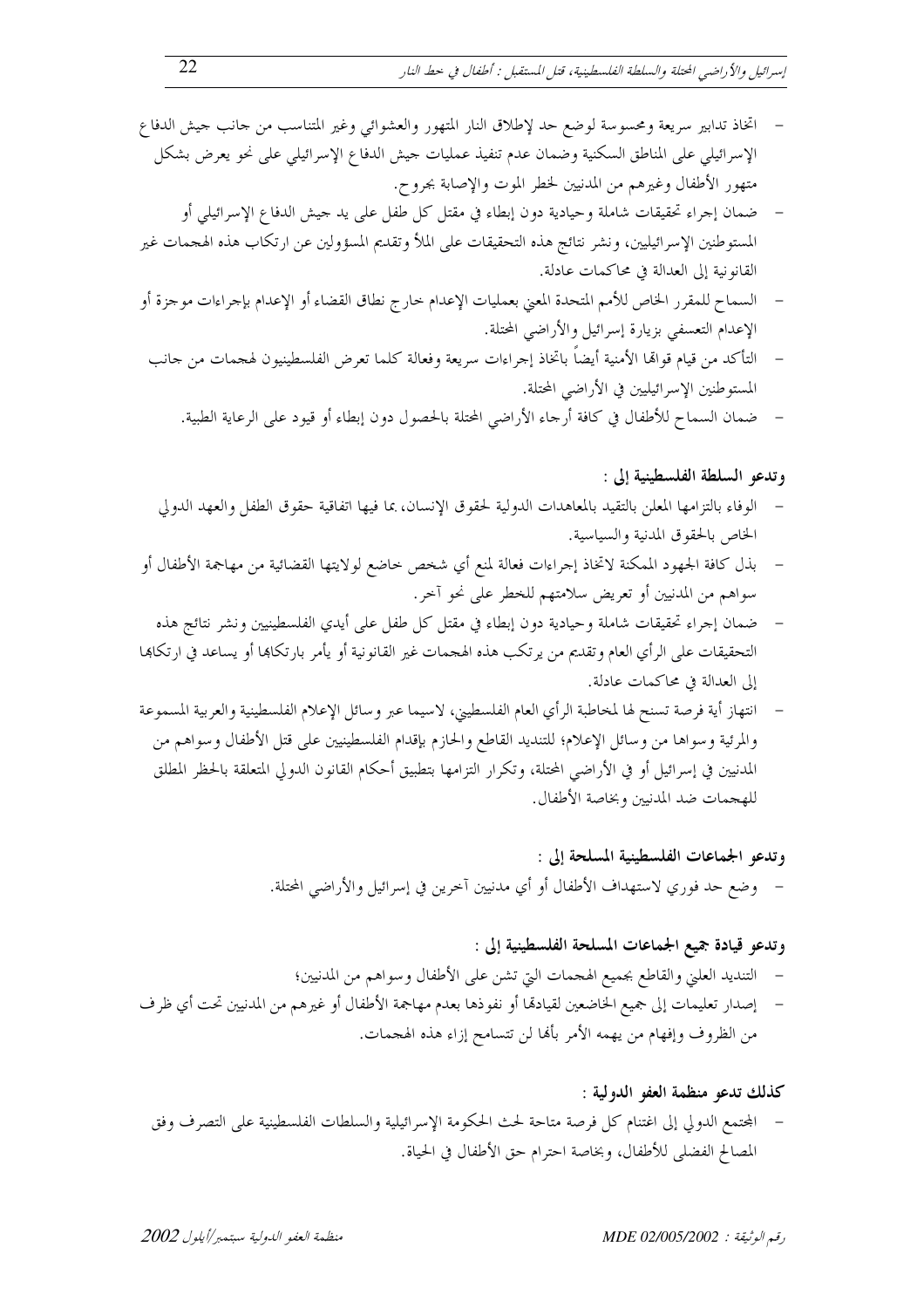- الدول التي تقدم معدات عسكرية، بما فيها قطع غيار لتلك المعدات إلى إسرائيل إلى المطالبة بضمانات فعالة وقابلة للإنفاذ بعدم استخدام هذه المعدات من حانب حيش الدفاع الإسرائيلي على نحو يؤدي إلى القتل غير القانوين للأطفال أو سواهم من المدنيين.
- الدول التي تقدم معدات عسكرية، بما فيها قطع غيار، إلى السلطة الفلسطينية، إلى مطالبتها بإعطاء أوامر واضحة وممارسة الإشراف لضمان عدم استخدام الأسلحة في تنفيذ عمليات قتل غير قانونية للأطفال وسواهم من المدنيين. جميع الدول إلى منع تقديم المعونة العسكرية إلى الجماعات المسلحة الفلسطينية التي تشارك في الهجمات التي تُشن
	- على الأطفال وسواهم من المدنيين.

كما تكرر منظمة العفو الدولية دعوتها إلى المحتمع الدولي لاتخاذ إجراءات ملموسة تمدف إلى إرسال مراقبين دوليين إلى إسرائيل والأراضي المحتلة، والعمل بحزم على إقناع الحكومة الإسرائيلية بقبول وجود المراقبين الدوليين. وتعتقد المنظمة أنه لو تم إر سال مراقبين دوليين إلى إسرائيل والأراضي المحتلة عندما دعت إلى ذلك للمرة الأولى في أكتو بر/تشرين الأول 2000، لربما أدى وجودهم إلى إنقاذ أرواح الأطفال الإسرائيليين والفلسطينيين وسواهم من المدنيين.

هوامش

- 1. في 29 سبتمبر/أيلول 2000، قتلت أجهزة الأمن الإسرائيلية خمسة أشخاص (عقب زيارة مثيرة للجدل قام بما رئيس الوزراء الإسرائيلي الحالي أرييل شارون (الذي كان في حينه عضواً في الكنيست (البرلمان) الإسرائيلي عن حزب الليكود إلى ساحة المسجد الأقصى، أحد أهم المقدسات الإسلامية) في استخدام مفرط وغير قانوني للقوة المميتة. وسرعان ما عمَّت الاحتجاجات إسرائيل وجميع أجزاء الضفة الغربية وغزة، وتحولت إلى انتفاضة ضد الاحتلال الإسرائيلي للضفة الغربية ما زالت مستمرة حتى يومنا هذا، وباتت تُعرف بانتفاضة الأقصى.
- 2. بحسب اتفاقية حقوق الطفل ومعظم المعايير الدولية الأخرى، فإن الطفل هو أي شخص يقل عمره عن 18 عاماً. كذلك تستخدم منظمة العفو الدولية هذا التعريف.
	- 3. تضم الجماعات المسلحة الفلسطينية التي أعلنت مسؤوليتها عن الهجمات التي قُتل فيها أطفال، حماس والجهاد الإسلامي وكتائب شهداء الأقصى والجبهة الشعبية لتحرير فلسطين.
		- 4. يركز هذا التقرير على الفترة الممتدة من بداية انتفاضة الأقصى في نماية سبتمبر/أيلول 2000 إلى نماية أغسطس/آب 2002.
- 5. انظر التقارير السابقة لمنظمة العفو الدولية، لا سيما: إسرائيل/الأراضي المحتلة/السلطة الفلسطينية: نفوس محطمة– مضي عام على الانتفاضة (رقم الوثيقة: MDE 15/083//2001)، والثمن الفادح للاحتياح الإسرائيلي( MDE 15/042/2002) إبريل/نيسان 2002، وبدون تمييز – الهجمات التي تشنها الجماعات الفلسطينية المسلحة على المدنيين (003/2002/003/2002) يوليو/تموز 2002.
- . من بين القتلى في 30 سبتمبر/أيلول 2000، محمد الدرة البالغ من العمر 12 عاماً والذي سحل مقتله مصور . تابع للقناة التلفزيونية الفرنسية الثانية وبثته المحطات التلفزيونية في جميع أنحاء العالم وأشعل شرارة الغضب وتسبب بحدوث المزيد من المظاهرات والمصادمات، انظر أرواح محطمة – عام من الانتفاضة، MDE 15/083/2001)، 2001، الصفحة 15.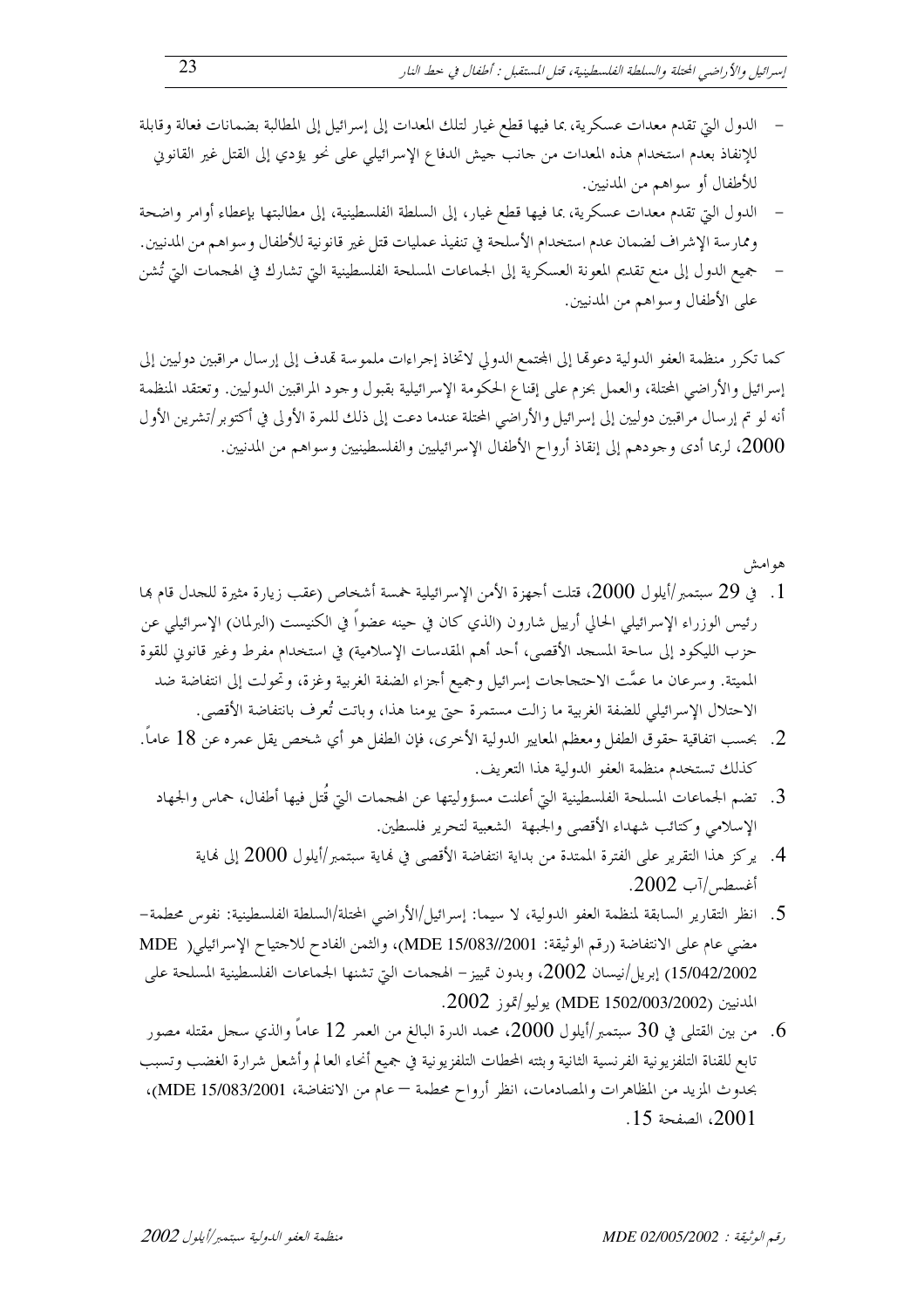- 7. خلال الأيام العشرة الأولى من الانتفاضة قُتل أيضاً في إسرائيل طفل فلسطيني يحمل الجنسية الإسرائيلية على يد قوات الأمن الإسرائيلية التي استخدمت القوة المميتة المفرطة ضد المتظاهرين. انظر نفوس محطمة — مضبي عام على الانتفاضة، 2001/083/2001، 2001، الصفحات.
- 8. انظر تقرير بتسلم : "إخفاء الحقيقة، تدقيق مكتب القاضي المشاور العام في وفاة خليل المغربي، 11 عاماً، في 7 يوليو/تموز 2001" دراسة حالة 13، صدر في نوفمبر/تشرين الثاني 2001.
- 9. بحسب ما قاله الخبراء العسكريون، فإن قنبلة يتم إطلاقها من قاذفة أم 203 على الخصم عبر نافذة يمكن أن تقتل أو تجرح ليس الخصم فقط، بل كل شخص آخر موجود في الغرفة. والقنابل مصممة للتسبب بأضرار لمنطقة مستهدفة، لكن عندما تُطلق من مسافات أبعد على مناطق مكتظة بالسكان — فإلها تعرض أرواح المدنيين للخطر بشكل متهور .
- 10 . خلال العمليات التي قام بما جيش الدفاع الإسرائيلي أحبر الفلسطينيين على أن يشكلوا "دروعاً بشرية"، وعلى الدخول إلى المنازل التي يمكن أن يوجد فيها فلسطينيون مسلحون أو متفجرات، أو على الاقتراب منها.
	- 11. شهادة قمانٍ أسعد على الواردة في موقع بتسلم على الإنترنت : http://www.btselem.org.
- 12. قُتل ما مجموعه 36 طفلاً إسرائيلياً في العام 2001 (9 في الأراضى المحتلة و27 في إسرائيل) و لم يُقتل أي طفل في الفترة الممتدة بين 29 سبتمبر/أيلول 2000 ونماية العام 2000.
- 13. منظمة العفو الدولية، *إسرائيل والأراضبي المحتلة والسلطة الفلسطينية :* بلا تمييز : الهجمات التي تشنها الجماعات المسلحة الفلسطينية على المدنيين (رقم الوثيقة : 2003/2002/08/2002)، يوليو/تموز 2002.
	- .http://www.mfa.gov.il/mfa/go.asp?MFAH01970.14
	- 15. الهدف: الأطفال الإسرائيليين. وزارة التعليم، دولة إسرائيل، إبريل/نيسان 2002.
	- . الهدف: الأطفال الإسرائيليين. وزارة التعليم، دولة إسرائيل، إبريل/نيسان 2002. [
		- $.17$
- 18 . موقع المركز الإعلامي الفلسطيني على الإنترنت، والــــ بي بيي سي، "الجناح العسكري لحماس يعلن مسؤوليته عن الهجوم على المستوطنة في الضفة الغربية"، 28 إبريل/نيسان 2002؛ و بحسب ما ورد أعلنت الجبهة الشعبية لتحرير فلسطين مسؤوليتها أيضاً عن الهجوم، "هجوم أدورا يقتل أربعة ويجرح سبعة" هآرتز، 28 إبريل/نيسان  $.2002$
- 19 . حرى تقنين مبدأ التمييز في اتفاقيات حنيف الأربع للعام 1949 وفي البروتوكولين الإضافيين الملحقين ها للعام 1977
- . بموجب اتفاقية جنيف الرابعة لا يجوز قتل الفلسطينيين أو تعذيبهم أو إساءة معاملتهم أو تعريضهم للمعاملة المهينة  $20$ أو المُحطة بالكرامة. ولا يجوز إبعادهم. ولا يجوز تدمير ممتلكاقمم إلا "إذا كان ذلك ضرورياً بصورة مطلقة للعمليات الحربية". ويُحظر العقاب الجماعي وعمليات الانتقام.
	- 21. انظر إسرائيل والأراضي المحتلة : الاغتيالات وغيرها من عمليات القتل غير القانونية التي تنفذها الدولة، فبراير/شباط 2001؛ رقم الوثيقة MDE 15/005/2001، الصفحات 23-25.
- 22. ينص المبدأ 9 من المبادئ الأساسية بشأن استخدام القوة والأسلحة النارية من جانب الموظفين المكلفين بإنفاذ القوانين على أنه : يتعي*ن على الموظفين المكلفين بإنفاذ القوانين عدم استخدام أسلحة نا<sub>ر</sub>ية ضد الأفراد إلا في* حالات الدفاع عن النفس أو لدفع حطر محدق يهدد الآحرين بالموت أو بإصابة حطيرة، أو لمنع ارتكاب حريمة بالغة الخطورة تنطوي عليي تمديد بحطير للأرواح أو للقبض عليي شخص يمثل حطراً من هذا القبيل ويقاوم سلطتهم أو لمنع فراره، وذلك فقط عندما تكون الوسائل الأقل تطرفًا غير كافية لتحقيق هذه الأهداف. وفي جميع الأحوال، لا يجوز استخدام الأسلحة النارية القاتلة عن قصد إلا عندما يتعذر تماماً تجنبها من أجل حماية الأرواح.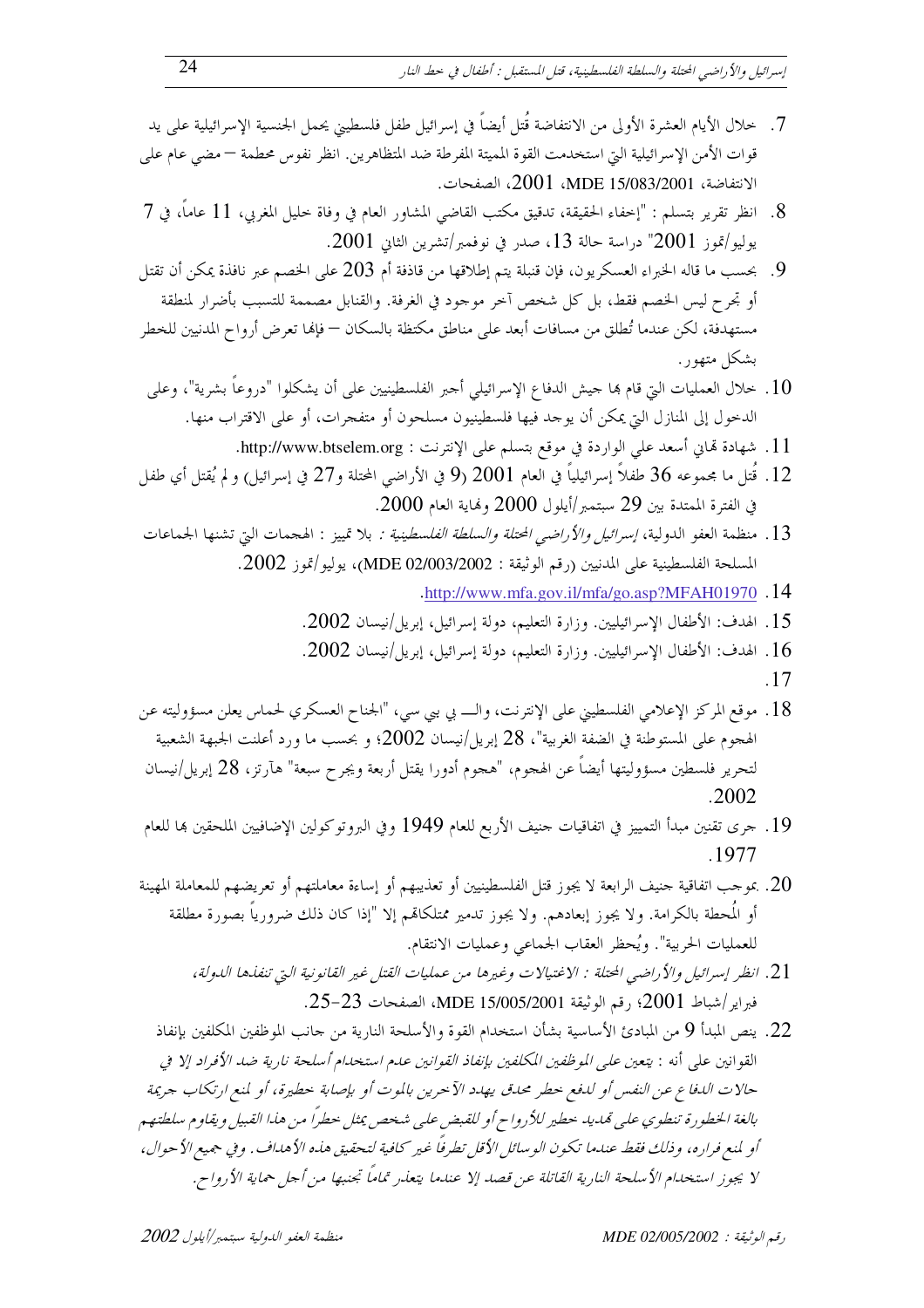- 23. انظر مثلاً قرار الجمعية العامة للأمم المتحدة رقم 29/44 الصادر في 4 ديسمبر/كانون الأول 1989.
- .<br>24. للاطلاع على تحليل أكثر شمولية، انظر *بلا تمييز الهجمات التي تشنها الجماعات المسلحة الفلسطينية ضد المدنيين*، يوليو 2002 (رقم الوثيقة : MDE 02/003/2002).
- 25. قالت شخصيات قيادية في الجماعات السياسية الفلسطينية التي تقوم فصائلها المسلحة بشن هجمات ضد المدنيين الإسرائيليين، بما في ذلك خلال احتماعات مع مندوبي منظمة العفو الدولية، إنه إذا "كان الفلسطينيون يملكون مقاتلات أف 16 ودبابات وسوى ذلك من المعدات التي يستخدمها جيش الدفاع الإسرائيلي ضد الفلسطينيين لخاضوا "حرباً نظيفة" ولما احتاجوا للجوء إلى بعض الأساليب التي يستخدموها حالياً.
	- 26. من المبادئ التوحيهية لاتفاقية حقوق الطفل "وحوب إيلاء الاعتبار الأول "لمصالح الطفل الفضلي" في جميع الإحراءات والقرارات التي تتعلق بالأطفال" (المادة 3) وتعترف الدول الأطراف بأن لكل طفل حقاً أصيلاً في الحياة وهي ملزمة بأن تكفل إلى أقصى حد بقاء الطفل ونموه (المادة 6).
- 27. وبحسب المادة 2(1) من اتفاقية حقوق الطفل ينبغي على الدول الأطراف أن : "تحترم الحقوق الموضحة في هذه الاتفاقية وتضمنها لكل طفل يخضع لولايتها دون أي نو ع من أنواع التمييز، بغض النظر عن عنصر الطفل أو والديه أو الوصى القانوني عليه أو لوهُم أو حنسهم أو لغتهم أو دينهم أو رأيهم السياسي أو غيره أو أصلهم القومي أو الاثني أو الاحتماعي أو ثروتمم أو عجزهم أو مولدهم أو أي وضع آخر."
- 28. انظر التقرير الدوري لإسرائيل المقدم إلى لجنة حقوق الطفل التابعة للأمم المتحدة في 20 فبراير/شباط 2001؛ الإشارة CRC/C/8/Add.44: 2002. [27] فيراير /شباط 2002.
- 29. رفضت الحكومة الإسرائيلية بثبات القبول بأن أياً من المعاهدات الدولية لحقوق الإنسان التي وقعت عليها تنطبق على الأراضي المحتلة.
- ي 5 إبريل/نيسان 1995، أعلن الرئيس ياسر عرفات أن السلطة الفلسطينية ستصادق حالما تصبح دولة على  $30\,$ اتفاقية حقوق الطفل. وفي الجلسة الخاصة للجمعية العامة للأمم المتحدة حول الأطفال والتي عُقدت في 9 مايو/أيار 2002، صرح الدكتور إميل جرجوري رئيس بعثة فلسطين التي تتمتع بصفة مراقب بأن السلطة الفلسطينية تؤيد اتفاقية حقوق الطفل وتعطى أولوية قصوى لتنفيذ أحكامها. وأشار أيضاً إلى مسودة ميثاق حقوق الطفل الفلسطيني التي تتضمن مبادئ الاتفاقية.
- 31. انظر البيان الصحفي الصادر عن منظمة العفو الدولية. إفلات قتلة الفلسطينيين من العقاب، في 24 يناير/كانون الثاني 2001؛ رقم الوثيقة : MDE 15/001/2001.
- 32. انظر تقريري منظمة العفو الدولية : "محاكمة في منتصف الليل: المحاكمات السرية وبإجراءات مقتضبة والجائرة في غزة"، رقم الوثيقة : MDE 15/15/95، و"تحدي سيادة القانون: احتجاز المعتقلين السياسيين من دون قممة أو محاكمة"، , قم الوثيقة : MDE 21/03/99.
	- 33. المادة 1{1] من العهد الدولي الخاص بالحقوق المدنية والسياسية. وهذه المواد غير القابلة للانتقاص (التقييد) تتضمن الحق في الحياة.
- 34. منذ بداية الانتفاضة، عمد حيش الدفاع الإسرائيلي بصورة مألوفة إلى قصف المنشآت الأمنية للسلطة الفلسطينية فضلاً عن المباني الأخرى للسلطة الفلسطينية مثل مقرات قيادة الرئيس عرفات ومختلف الوزارات والمطار والبني الأخرى، أو مهاجمتها على نحو آخر. وفي يناير/كانون الثاني 2002، صرح الاتحاد الأوروبي بأن إسرائيل دمرت ما قيمته 18 مليون دولار من المشاريع التي موَّلها الاتحاد الأوروبي في الأراضي المحتلة.
	- .35 منذ خريف العام 2001، قام جيش الدفاع الإسرائيلي بعمليات توغل دورية داخل المناطق التي تسيطر عليها. السلطة الفلسطينية وأعاد احتلال العديد من هذه المناطق وألقى القبض على آلاف الأشخاص.